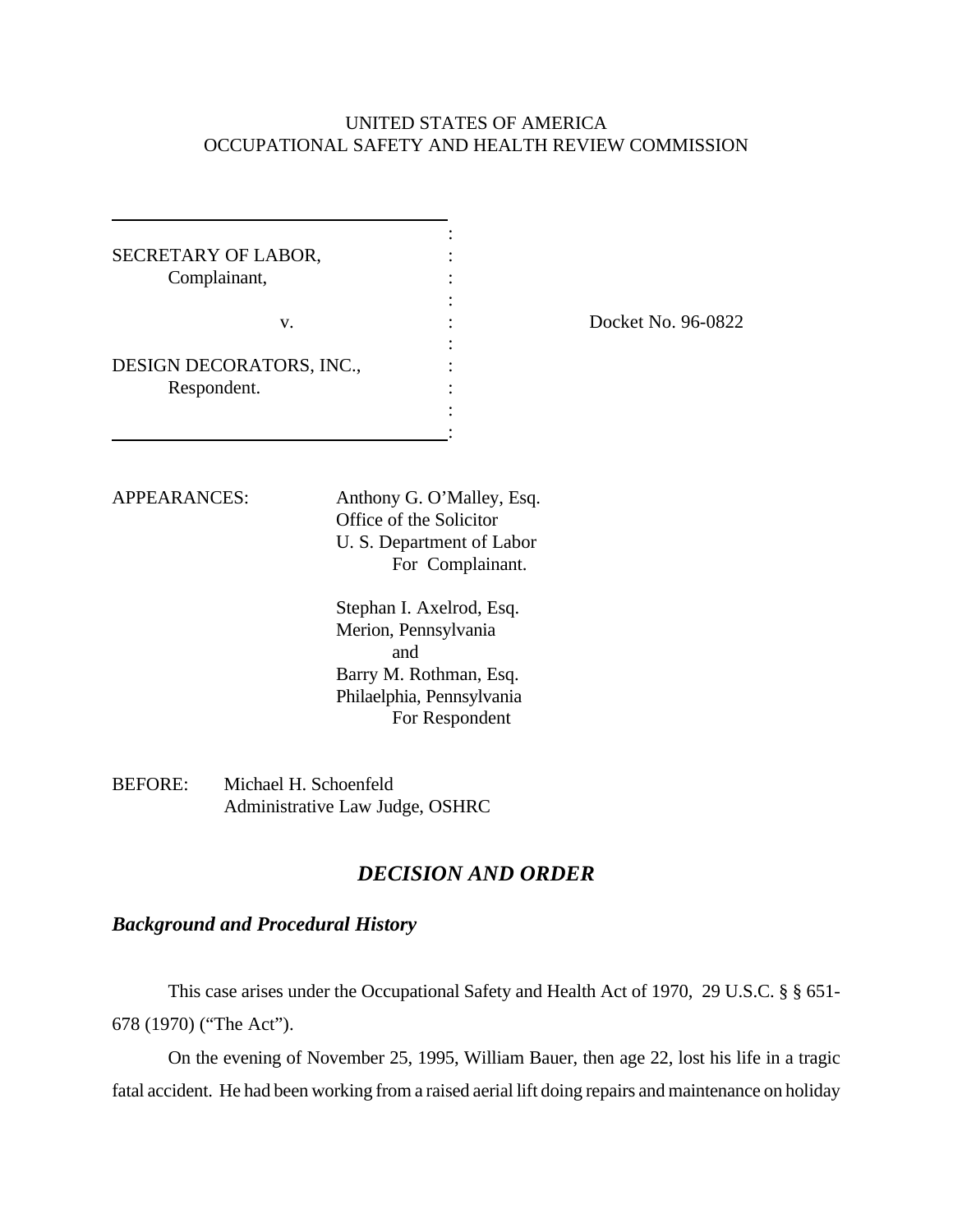decorations and lighting strung along the town's streets. He was still riding in the "bucket" of the aerial lift when the truck drove through an underpass that did not provide enough clearance for the raised bucket and Mr. Bauer. Mr. Bauer died as a result of his impacting the bridge structure.

As a result of the fatality, OSHA, the Occupational Safety and Health Administration of the U.S. Department of Labor, conducted an investigation. Following the investigation, OSHA issued three citations to Design Decorators ("Respondent"), Bauer's employer, charging it with two willful, one serious and one other-than-serious violations of the Act.<sup>1</sup> Penalties totaling \$76,000 were proposed by OSHA. Respondent timely contested.<sup>2</sup> Following the filing of complaint and answer and pursuant to notices of hearing, the case came on to be heard in Philadelphia, Pennsylvania on February 19 and 20 and March 11, 12 and 13, 1997. No affected employees sought to assert party status. Both parties have filed post-hearing briefs.

### *Jurisdiction*

Complainant alleges and Respondent does not deny that at the time of this inspection Respondent was engaged in the manufacture, installation, maintenance and removal of Christmas decorations. Respondent does not deny that it uses tools, equipment and supplies which have moved

*Herbert Vollers, Inc.,* 4 BNA OSHC 1798, 1801, n.6 (No. 9747, 1976)(Citations omitted.)

<sup>&</sup>lt;sup>1</sup> The specifics surrounding the fatality were, unfortunately, focused upon by the parties in preparation for and during the course of the hearing. As the Commission noted in a similar case: Whether [the equipment operator's action] was the causal agent of the death... need not be addressed here. A finding of noncompliance [with OSHA standards] need not be predicated on the accuracy of a *post-hoc* accident analysis, and it is not necessary that an established instance of noncompliance have been the causative agent of injuries. We emphasize that our inquiry is directed to the question of whether [the OSHA standard was violated]. [The operator's] actions during any particular operation are referenced here solely as evidence tending to show whether or not he [met the requirements of the cited standard] relating to the operation of the...[equipment].

 $2<sup>2</sup>$  At the hearing Respondent withdrew its notice of contest to the single, other-than-serious item contained in Citation 3 (Tr. 475-76). Accordingly, an other-than-serious violation of the standard at 29 C.F.R. § 1904.8(a) is affirmed and a penalty of \$2,500 is assessed therefor.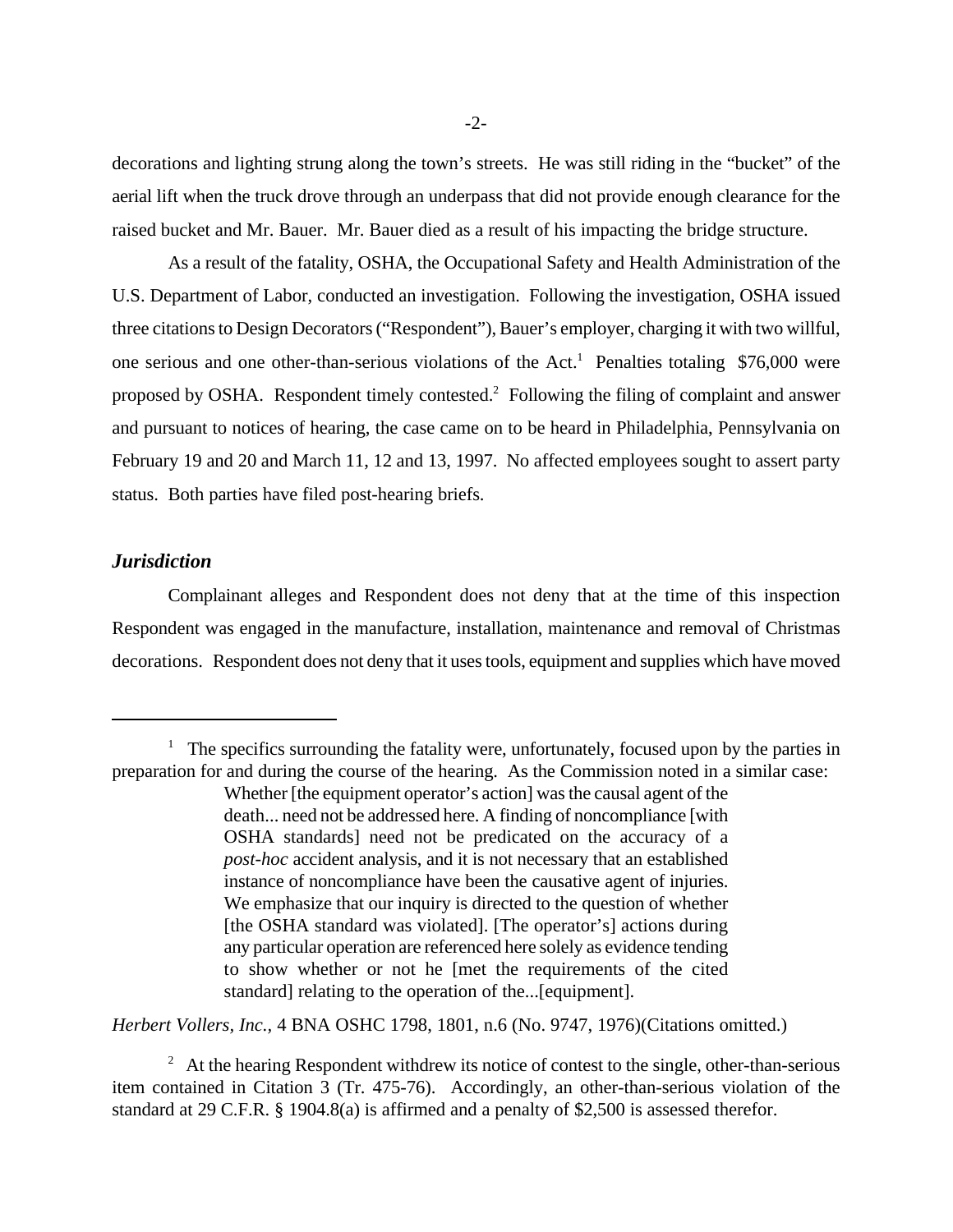in interstate commerce. I find that Respondent is engaged in a business affecting interstate commerce.

Based on the above finding, I conclude that Respondent is an employer within the meaning of § 3(5) of the Act.<sup>3</sup> Accordingly, the Commission has jurisdiction over the subject matter and the parties.

### *Discussion*

Some general background information is required to put into perspective the discussion of the individual items which follows.

Respondent's business is small and highly seasonal. It manufactures, installs, maintains and removes Christmas holiday decorations from public places such as, lampposts, building facades, shopping centers and some private residences. During most of the calendar year it employs only the owner, Salvatore Bonafino, his wife Joan, his son Joseph, a foreman, Shawn Tillman and one person who does sewing. (Tr. 1016-17). During "the season" some 20 or 22 employees are engaged. Even at the height of the season there is only one foreman, although Joseph Bonafino, who also has supervisory authority, may be present at a job sit as might the owner, Salvatore Bonafino. Many of the employees return year after year. The nature of the business requires work be done quickly. Those employees actually putting up, maintaining and removing public area Christmas decorations work long days, often well into the night. (Tr. 136).

### **Citation 1, Item 1 29 C.F.R. § 1910.67(c)(2)(ii).**

The sole item of Citation No. 1 alleged a violation of the general industry safety standard at 29 C.F.R. § 1910.67(c)(2)(ii)<sup>4</sup> in that:

> Person(s) other than those trained operated an aerial lift: a) Keswick Avenue, Glenside, PA - Employees were not aware of

<sup>4</sup> The cited standard, 29 CFR § 1910.76(c)(2)(ii), provides that, "[o]nly trained persons shall operate an aerial lift."

<sup>3</sup>  *Title 29 U.S.C. § 652(5).*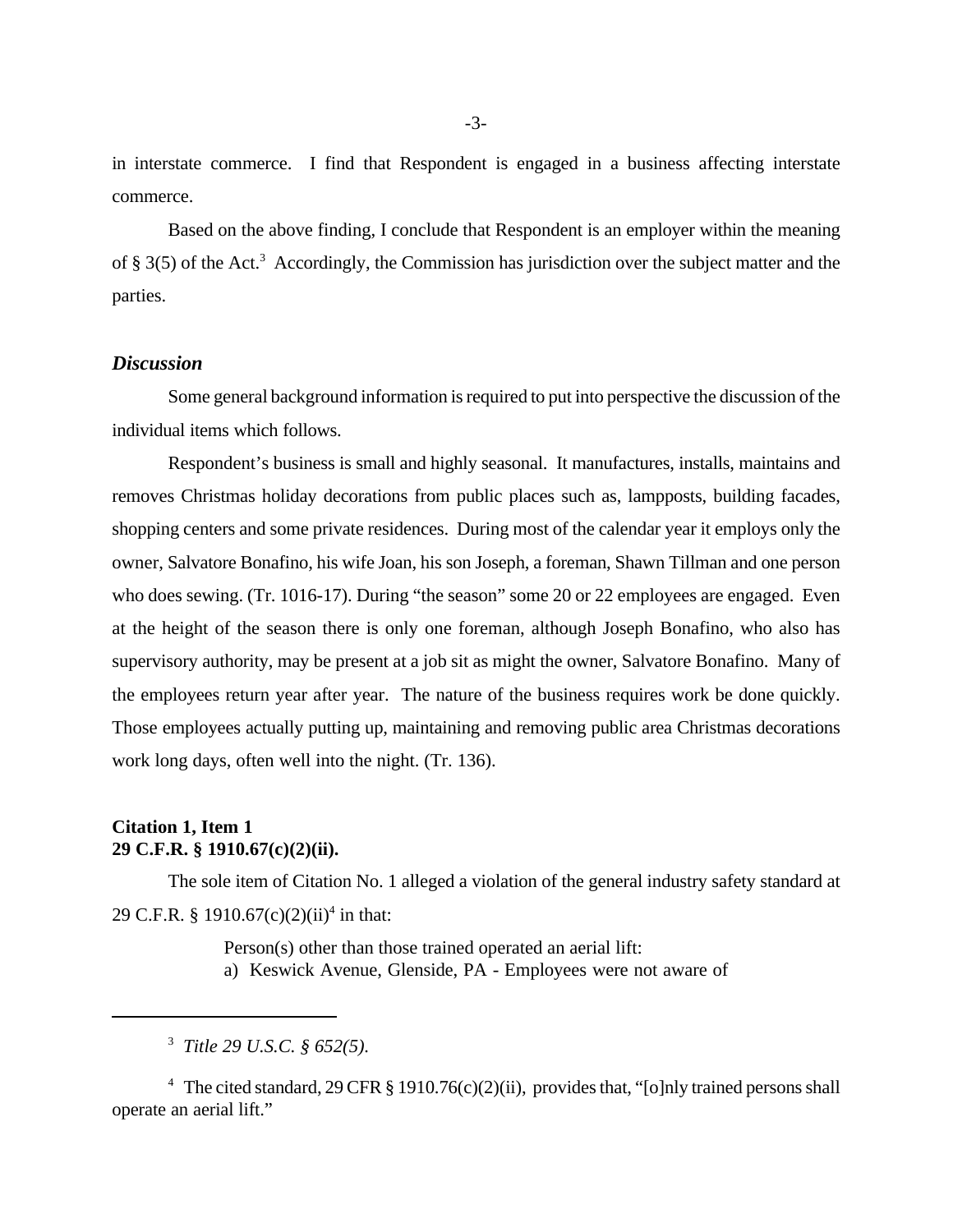unsafe conditions and the regulations that governed them (moving an aerial lift while an employee was aloft in the basket, not wearing a safety belt while in the basket, and not being qualified to operate such machinery). therefor (sic.) could not have been considered "trained", on or about 11/25/95.

The wording of the citation is unfortunate in that it implies that where violations are shown to exist it must necessarily follow that employees were insufficiently trained. Such an issue is not present in this case because the weight of the evidence is that employees who were permitted to operate the aerial lift had been insufficiently trained.

The Commission, in *Trinity Industries, Inc.,* 15 BNA OSHC 1788 (No. 89-1791) ("*Trinity*"), addressed a standard which requires that powered industrial trucks be operated only by operators trained in their "safe operation."<sup>5</sup> In that case, the Secretary, before the Review Commission, "acknowledged in her brief...that the requirements of the standard can be satisfied, albeit minimally, by instructions in recognition and avoidance of unsafe conditions." *Trinity,* supra., n. 3, p. 1789. While the cited standard in this case does not describe the nature or scope of the training required, it must necessarily mean that an operator of the aerial lift receive training at least sufficient to operate the lift safely. Training limited to the use of the controls does not fulfill the requirements of the standard. *Trinity,* supra, see also, *North Florida Shipyards, Inc.,* \_\_\_ BNA OSHC \_\_\_\_ (No. 94- 3363, June 3, 1996), 1996 WL 360842 (O.S.H.R.C.) (Welsch, ALJ).<sup>6</sup> The gravamen of the violation as alleged by the Secretary is that while those employees who operated the lift may have been trained as to the functions of the controls and levers which operated the movement of the lift sufficiently to allow them to run it, that such training is incomplete under the cited standard because it fails to apprise the operators of the hazards associated with such operations and how to mitigate those hazards. The Secretary's interpretation of the standard is not unreasonable.

<sup>6</sup> Decisions of Administrative Law Judges of the Commission which are not reviewed by the Commission are not precedent. *Leone Construction Co.,* 3 BNA OSHC 1979 (No. 4090, 1976).

<sup>&</sup>lt;sup>5</sup> Title 29 § 1910.178(1), which provides,

 <sup>(</sup>l) *Operator training*. Only trained and authorized operators shall be permitted to operate a powered industrial truck. Methods shall be devised to train operators in the safe operation of powered industrial trucks.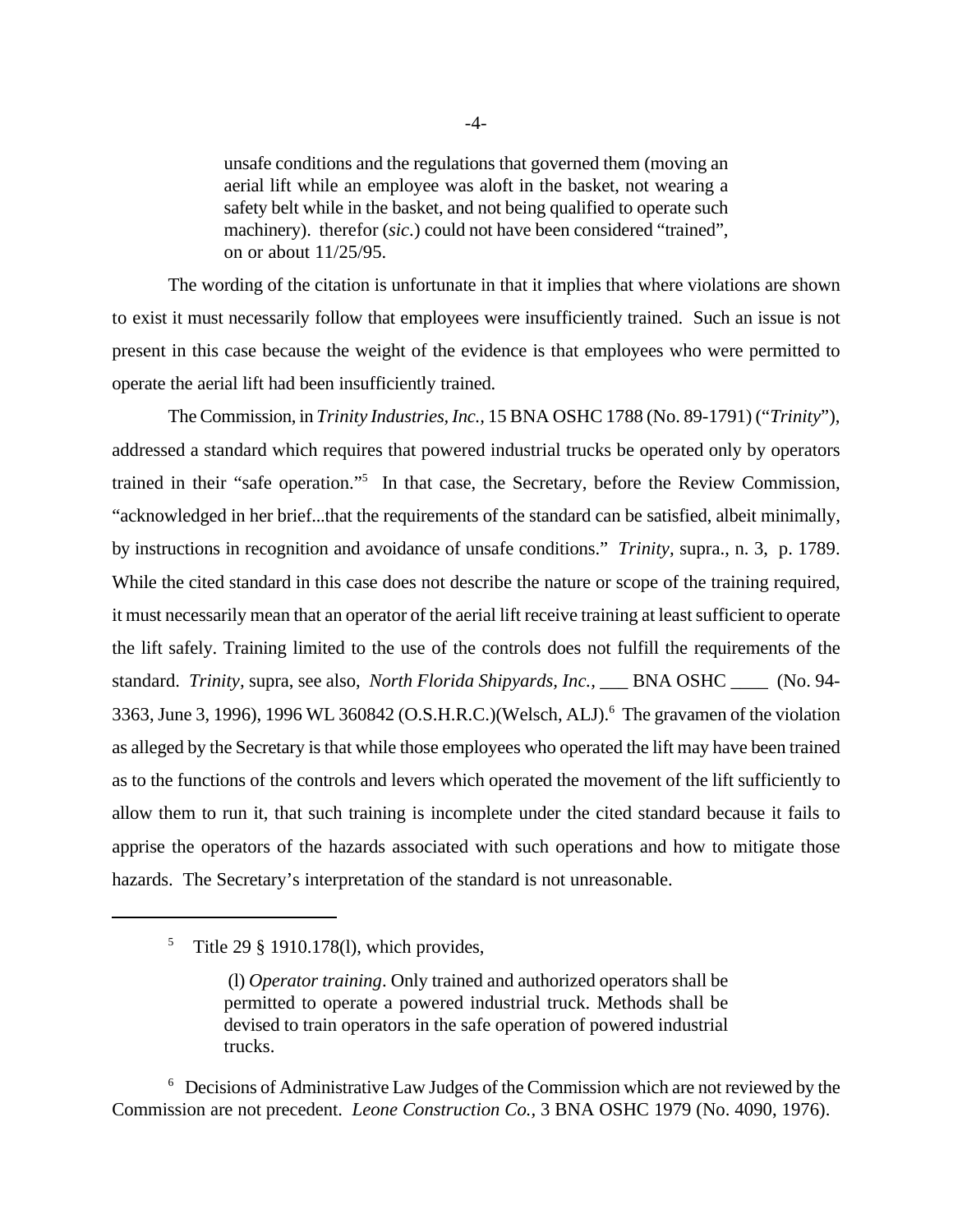Two issues must be answered to resolve this item. First, what kind of training was required given the nature of the aerial lift and the use to which it was put. Second, was training at least meeting the minimum requirements provided to Respondent's employees who operated the lift.

The OSHA inspecting compliance officer testified that "OSHA's definition of training includes a little bit more than just how to operate something" (Tr. 146-7) In reaching her determination as to what the employee training should have been, she consulted the operating manual (GX - 6) and testified that she "got a feel from other industries" as to what type of training was necessary (Tr. 152). She reiterated on cross examination that the employee operators of Respondent's aerial lift should have been required "to know more about the truck than just 'this lever moves it up and this lever moves it down.'" (Tr. 239) She also maintained that "according to the manual...they are to be trained on maintenance." (Tr. 237). The Compliance Officer's supervisor, who was responsible for approving the issuance of the citation, testified that she (and OSHA) "relied" on Appendix A2, *Recommendations for Selection and Training of Operators*, to ANSI A92.2-1969, *American National Standard for Vehicle-Mounted Elevating and Rotating Work Platforms*, for defining what training was required. Such training, she concluded, must encompass "familiarity with the manual and in the safety of the equipment, in the operation of the equipment and the maintenance of the equipment." (Tr. 605) This opinion testimony of the compliance officer and her supervisor is accorded little probative weight. Neither was identified or proffered as an expert witness, nor does the record support a finding that either possesses the degree of training, education or experience with aerial lifts to warrant relying on their opinions as to what training is necessary to safely operate such machinery. The record, however, is not devoid of appropriate evidence.

Charles M. Recard qualified and testified as an expert in aerial lifts. (Tr. 706). His education and experience in the field (Tr. 685-705) warrant assigning considerable evidentiary weight to his opinions as to the nature of training required for safe operation of an aerial lift. With thorough knowledge of the equipment used by Respondent as well as OSHA and ANSI standards, Mr. Recard opined on direct examination that "a training program involving the use of this aerial work platform would, at a minimum, include a review of the information that was in the manual." (Tr. 729) (Similar,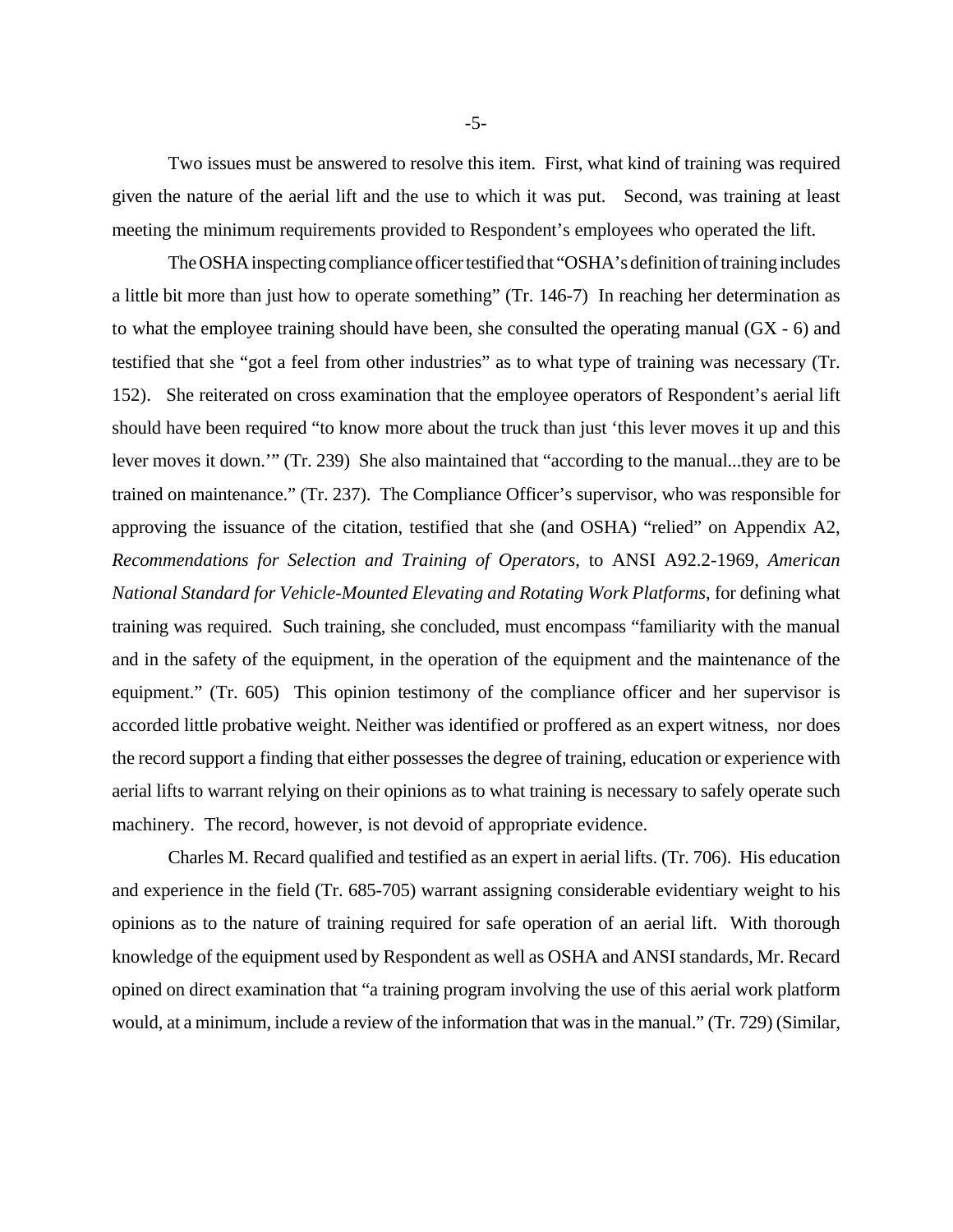Tr. 722-23).<sup>7</sup>

Another qualified expert, Mr. Ernest Merz, testifying on behalf of Respondent, offered the opinion that the employees were sufficiently trained.(Tr. 1011). Upon careful examination, Mr. Merz's conclusion is not inconsistent with that of Mr. Recard. Mr. Merz conceded that in reaching his opinion he relied on the statements of Mr. Bonafino and Mr. Tillman that employees had been given and had read the operators manual. Mr. Merz also stated that in reaching his conclusion he "neglect[ed], ignore[d] or discredit[ed] the opinion of ex-employees (that they had never seen the manual). Mr. Merz thus concluded that the employees were sufficiently trained, at least in part, because they had reviewed the manual. His opinion as to what constitutes acceptable training is thus in accord with that of Mr. Recard. Mr. Merz simply assumed completely opposite facts.

Accordingly, I conclude that under the requirements of the cited standard, the operators of the aerial lift in this case could be considered to be "adequately trained" if the record shows that the operation of each of the levers and controls was shown to them and they demonstrated under supervision that they could operate the lift and each operator had reviewed the operations manual for the machine.

For the following reasons, I find as fact that Respondent's employees who operated the aerial lift did not receive or read the manual. Accordingly, they were not "trained" within the meaning of the standard.

The Secretary maintains that three "former employees" of Respondent, Mr Maryanski, Mr. Thompson and Mr. Igielski "stated in no uncertain terms that though each of them used the aerial lift, the company did not train them in any safety aspects pertaining to the use of the aerial lift." (Sec. brief, p. 19).

Respondent's witnesses identified four employees who were authorized and trained to operate

 $\frac{7}{10}$  Upon lengthy, often unfocused cross examination frequently peppered with the witnesses disingenuous attempts to parse to death the questioners examination, (*e.g.,* not established that the operators could read, even though each had taken and passed a mechanical aptitude test)(Tr, 768-9), Mr. Recard, who had concluded that the lift had been used improperly, stated that "[b]ased on [the operators] conduct they weren't adequately trained." (Tr. 774). The circumstances leading up to this answer generated sufficient grounds for numerous misunderstandings between the questioner and witness. Such confusion supports giving the answer little weight. It is unclear whether Mr. Recard made this statement in reply to one of a series of hypothetical questions or in a more general vein.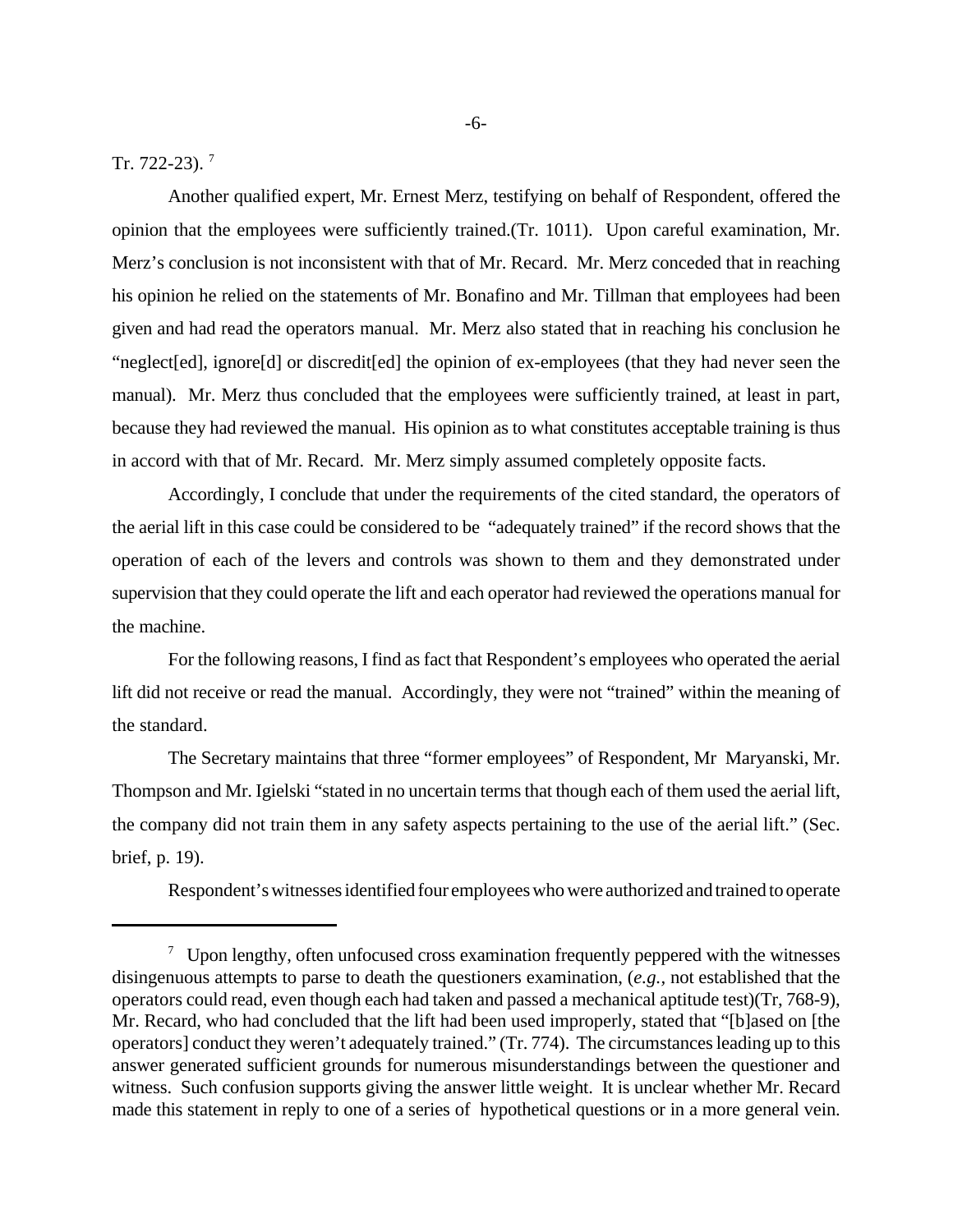the aerial lift bucket, Mr. Tillman (the Foreman); Mr. Bauer (the deceased); Mr. Igielski (driver of the truck on the night of the fatality) and Mr. Logan.<sup>8</sup> Mr. Tillman had been trained by Mr. Joseph Bonafino (Tr. 805)<sup>9</sup> and, in turn trained the others.<sup>10</sup> Mr. Tillman stated that his training of the employees began by their being given and reading through a "handbook" regarding the equipment. (Tr. 805). According to Mr. Tillman, the men he trained took the manual home and returned it two days later telling him that they had read it. (Tr. 810-11). After having read the manual, he showed them how to operate the equipment and had them do so under his observation.(Id.) Mr. Tillman stated that an additional employee, Mr. Maryanski, who had not read the manual, wanted to learn to use the lift. According to Mr. Tillman, he observed while Mr. Maryanski (presumably with Mr. Tillman's permission) "got up in there, and I told him to come right down. He was scared, so I said come down." (Tr. 816). Mr. Tillman noted that Mr. Igielski was a good operator and that Mr. Logan "very seldom went up there." (Tr. 817).

Respondent's owner, Mr. Bonafino asserted that he just showed employees the truck and turned all training on it over the Mr. Tillman (Tr. 1025-26). He claimed to know that Mr. Tillman gave the employees the manufacturer's manual because Mr. Tillman asked him for the manual. (Tr. 1029). According to Mr. Bonafino, Mr. Maryanski was neither trained nor authorized to operate the lift. (Tr. 1023)

The investigating compliance officer interviewed only three of Respondent's employees, the owner (Mr. Bonafino), the foreman (Mr Tillman) , and the employee who was driving the truck on the night of the fatality (Mr. Igielski). (Tr. 142). She testified that in her initial interview with Respondent's owner, he stated that the aerial lift owner's manual was not used in his training of operators. (Tr. 138-39).

<sup>&</sup>lt;sup>8</sup> Respondent's owner, Mr. Bonafino identified Bauer (misspelled as "Bowers"), Tillman and "Joe" (Igielski ?) as the people who were using the bucket during that part of 1995. (GX- 11, p.15).

<sup>&</sup>lt;sup>9</sup> Mr. Tillman received training on an older, but similar aerial lift owned by Respondent before its purchase of the one referred to in this case. (Tr. 806).

 $10$  It is clear from Mr. Tillman's testimony that he stated that he had trained Mr. Igielski and Mr. Logan. His answer regarding Mr. Bauer was, however, not responsive and not clarified by counsel. (Tr. 809)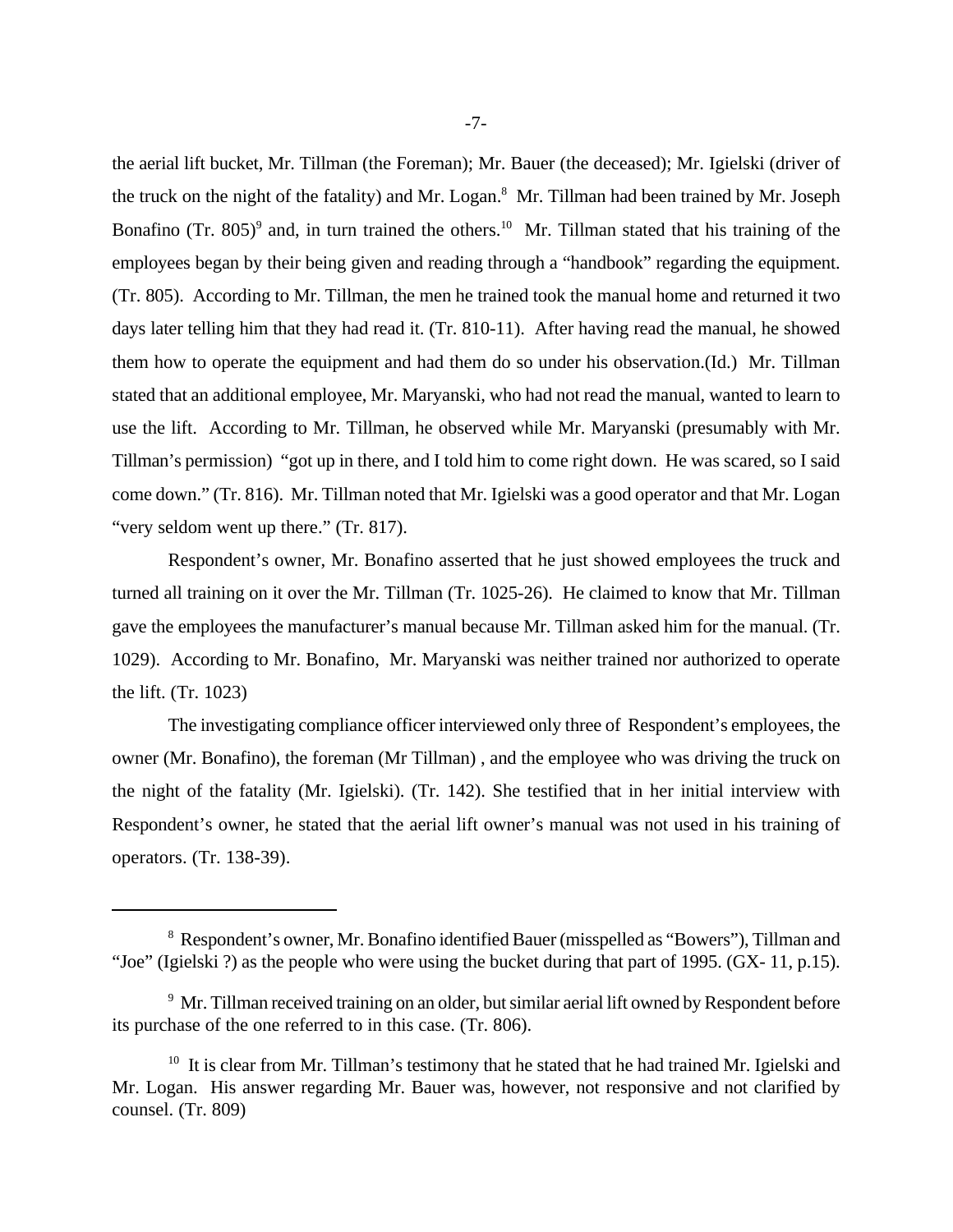I find that the sum of the Secretary's testimony, even with some caveats, is more persuasive. The testimony of Mr. Igielski will not be considered on any account. He is found to be totally unreliable as a witness. Having admitted to willfully and knowingly lying in interviews and depositions, I cannot consider his testimony at the hearing reliable in any aspect. (See, *e.g.,* Tr. 529). The testimony of Mr. Thompson and Mr. Maryanski, however, is most direct and compelling. Both testified that they had never seen the operators manual and that such a manual was not part of their training. (Tr. 403-07; 410, 412-13; 370-73, 380 and 383). Respondent's attempts to show that Maryanski was in the bucket only once because he was 'afraid" is rejected. Similarly, Respondent had not identified Mr. Thompson as someone authorized to operate the aerial lift. Respondent's reliance on payroll records and time cards, as testified to by Mr. Bonafino, in an attempt to challenge the testimony of Mr. Thompson and Mr. Maryanski, is misplaced. Even if Mr. Bonafino's testimony regarding the meanings of the time cards were to be credited, the records show, at most, that Mr. Thompson and Mr. Maryanski may have somewhat overstated the amount of experience they had in operating the aerial lift. The evidence does not refute their statements that they did indeed operate the equipment. The amount of time which has elapsed since the events to which they testified and the relative unimportance of such details in regard to the essential matters to which they were testifying could well account for such lapses. Their inability to recall some details, however, does not significantly detract from their credibility. Mr. Thompson described training which amounted to nothing more than being shown the how the controls operate. As with other employees, Mr. Thompson described taking turns being in the bucket (Tr. 418-420) and having been "trained" without any awareness of the manufacturers manual. (Tr.. 404). Mr. Bonafino's claim otherwise, that the operator's manual was used in training is rejected for several reasons. First, other inconsistencies, as will be discussed infra., indicate a lack of reliability to his statements about using the manual for training. Second, Mr. Bonafino's statements regarding how Mr. Tillman used or didn't use the manual lack a basis of actual knowledge. He states that he never did any of the training himself (except brief demonstrations) and that he relied on Tillman to do all of the rest. Even if credence were accorded to Mr. Bonafino's claim that Mr. Tillman got the manual from him and returned it at a later date, his claim that the 'trainees" actually took possession of the manual and read it overnight are unsupported and border on speculation. Third, Mr. Bonafino and Mr. Tillman have a much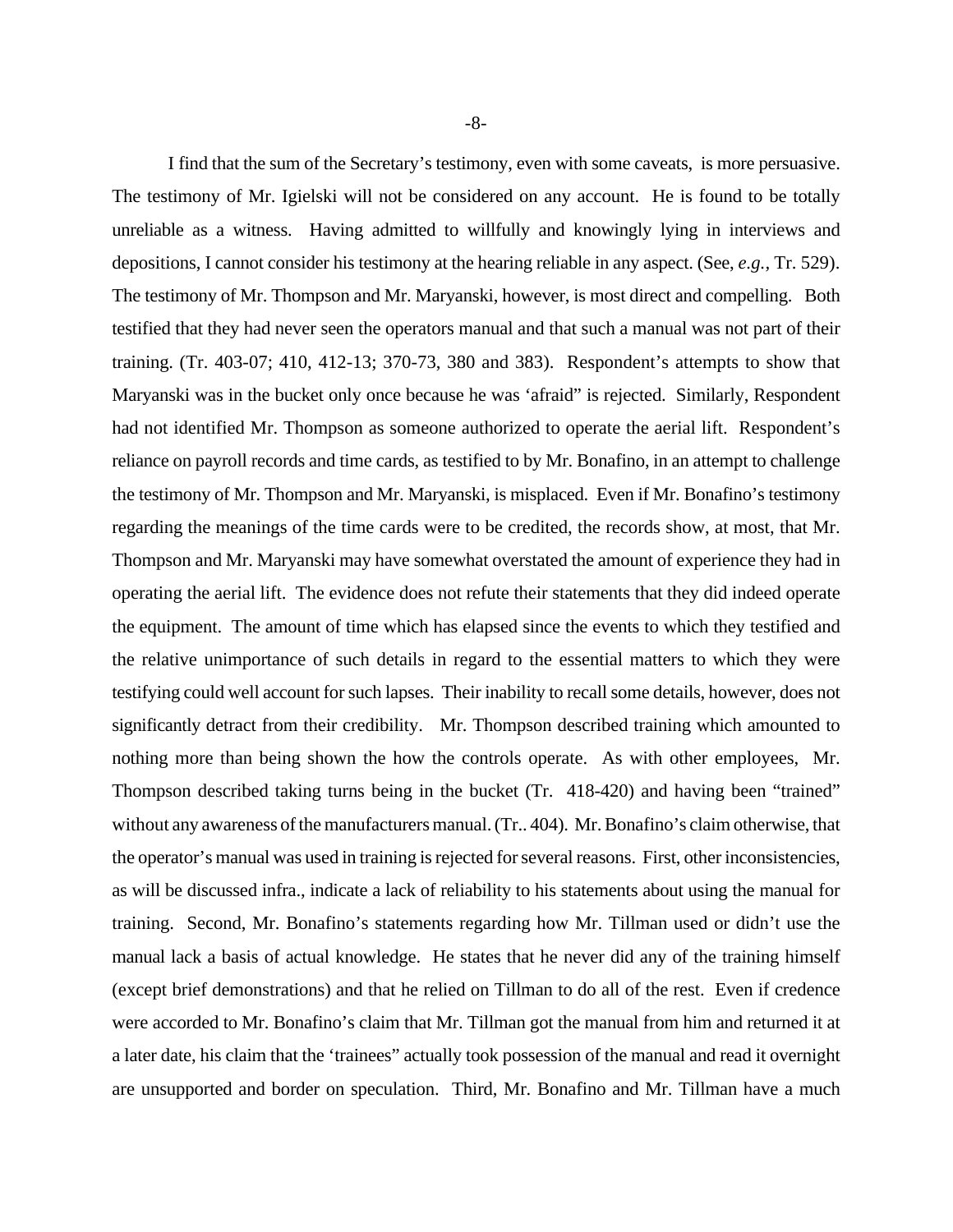greater interest in the outcome of this case. Finally, Mr. Tillman's generalizations, lack of details and observable behavior on the stand as a witness are all more consistent with testimony lacking credibility than was that of the former employee witnesses Mr. Maryanski and Mr. Thompson. I thus find as fact, that employees trained by Respondent to operate the aerial lift and who did, in fact, operate the aerial lift, had no training with the operations manual for the equipment. Their training thus was not even minimally adequate. The requirements of the standard at 29 C.F.R. §  $1910.67(c)(2)$ (ii) were not met. Accordingly, Item 1 of Citation 1 is affirmed.

The Secretary has alleged that this violation is serious within the meaning of  $\S 17(k)$  of the Act. Under section 17(k) of the Act, 29 U.S.C. § 666(j), a violation is serious where there is a substantial probability that death or serious physical harm could result from the violative condition. It is the likelihood of serious physical harm or death arising from an accident rather than the likelihood of the accident occurring which is considered in determining whether a violation is serious. *Dravo Corp.,* 7 BNA OSHC 2095, 2101, (No. 16317, 1980), *pet. for review denied,* 639 F.2d 772 (3d Cir. 1980). It is not necessary for the occurrence of the accident itself to be probable. It is sufficient if the accident is possible, and its probable result would be serious injury or death. *Brown & Root, Inc., Power Plant Div.,* 8 BNA OSHC 1055, 1060 (No. 76-3942, 1980).

In this case, regardless of the cause or nature of the fatal occurrence, the hazards associated with the operation of an aerial lift by persons lacking appropriate training in virtually any of the safety aspects of its operation (*e.g.*, observation and clearances required from power lines) raise the possibility of resulting serious bodily injury. As the Compliance Officer testified, aerial lift operators untrained in such matters as the possibilities of collision with objects, inability to recognize situations to be avoided and procedures to use in emergency face the possibility of serious injury. I agree. Accordingly, I find that the violation is serious within the meaning of § 17(k).

The Commission has often held that in determining appropriate penalties for violations "due consideration" must be given to the four criteria under section  $17(i)$  of the Act, 29 U.S.C. 666(j). Those factors include; the size of the employer's business, gravity of the violation, good faith and prior history. While the Commission has noted that the gravity of the violation is generally "the primary element in the penalty assessment," it also recognizes that the factors "are not necessarily accorded equal weight." An administrative law judge is required "to state an adequate factual basis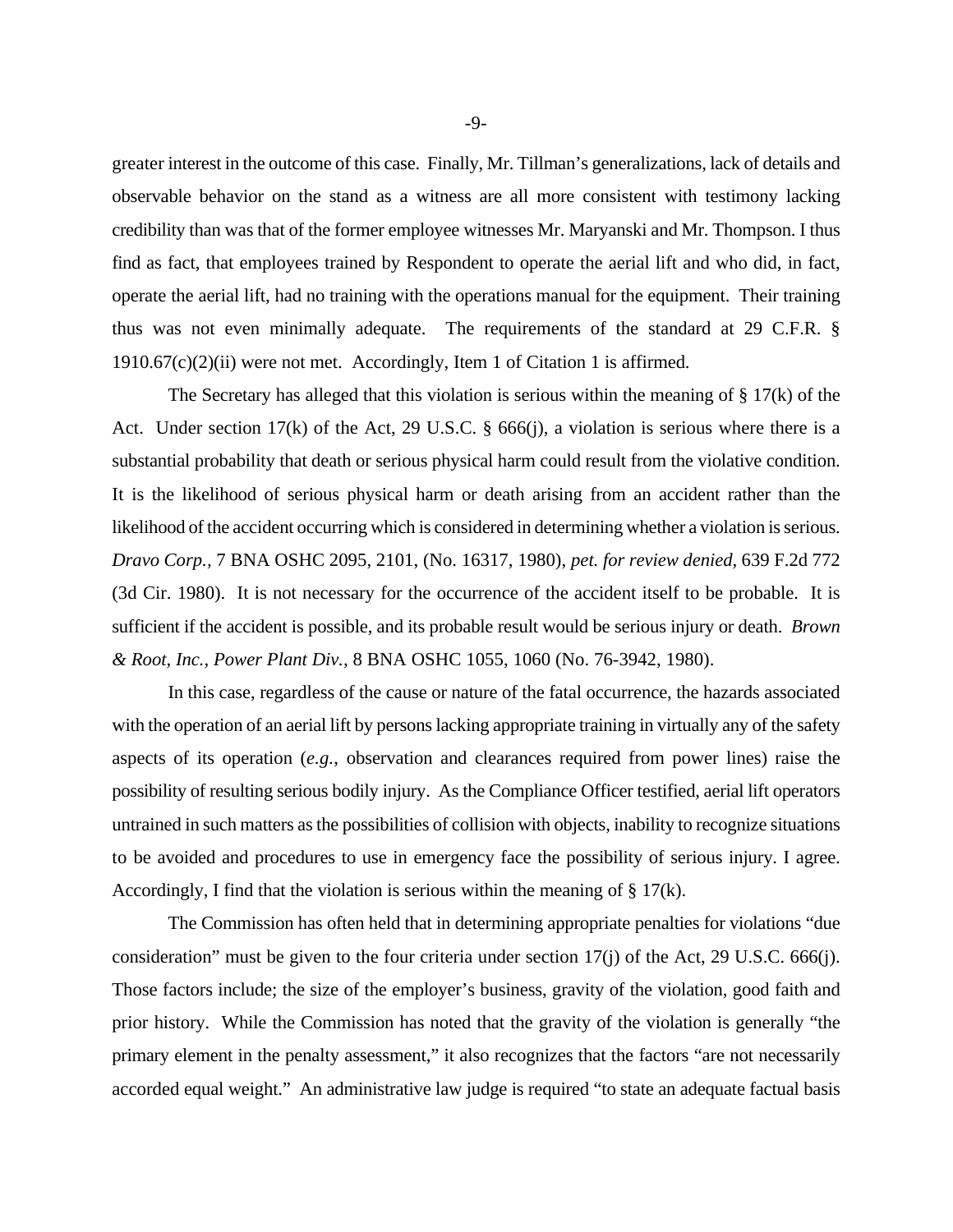for his assessment of a penalty...." *J.A. Jones Construction Co.,* 15 BNA OSHC 2201, 2214 (No. 87-2059, 1993).

Respondent does not have a history of any prior violations. Despite the compliance officer's use of 30 to 40 employees as a measure of Respondent's size (Tr. 609), it is a very small employer. Respondent's business is so highly seasonal that during the "off'" season it employs only 4 persons and employs the 20 or so persons as stated by the compliance officer only during the season from November through January. The single most compelling factor regarding the assessment of an appropriate penalty for this violation, however, is Respondent's owner's "let the foreman take care of it" attitude. As will be discussed in more detail infra., the owner's approach to safety was sorely lacking in sincerity. It is most salient that in a business as small as that of Respondent which is under the direct day to day control of the owner personally that such a lackadaisical attitude towards safety is not only contagious, it clearly sends a signal to all employees that safety concerns occupy a less than significant place in how the company operates. Under such circumstances, I cannot, on this record, find a good faith effort to comply with the safety needs of the employees using the aerial lift. Given the above considerations, and noting that the range of possible penalty for a serious violation of from a maximum of \$7,000 to a minimum of \$1, I find that a penalty of \$3,500 as proposed by the Secretary is appropriate.

#### **Citation 2, Item 1a 1910.67(c)(2)(viii)**

Item 1 of Citation 2 contains two sub-parts. Item 1a, citing the standard at 29 CFR § 1910,67(c)(2)(viii)<sup>11</sup>, alleges that;

<sup>11</sup> The standard cited, 29 CFR § 1910.62(c)(2)(vii), provides as follows, (viii) An aerial lift truck may not be moved when the boom is elevated in a working position with men in the basket, except for equipment which is specifically designed for this type of operation in accordance with the provisions of paragraphs  $(b)(1)$  and  $(b)(2)$  of this section. Paragraphs  $(b)(1)$  and  $(b)(2)$ , in turn, state:

(continued...)

<sup>1910.67(</sup>b) *General requirements*. (1) Unless otherwise provided in this section, aerial devices (aerial lifts) acquired on or after July 1,1975, shall be designed and constructed in conformance with the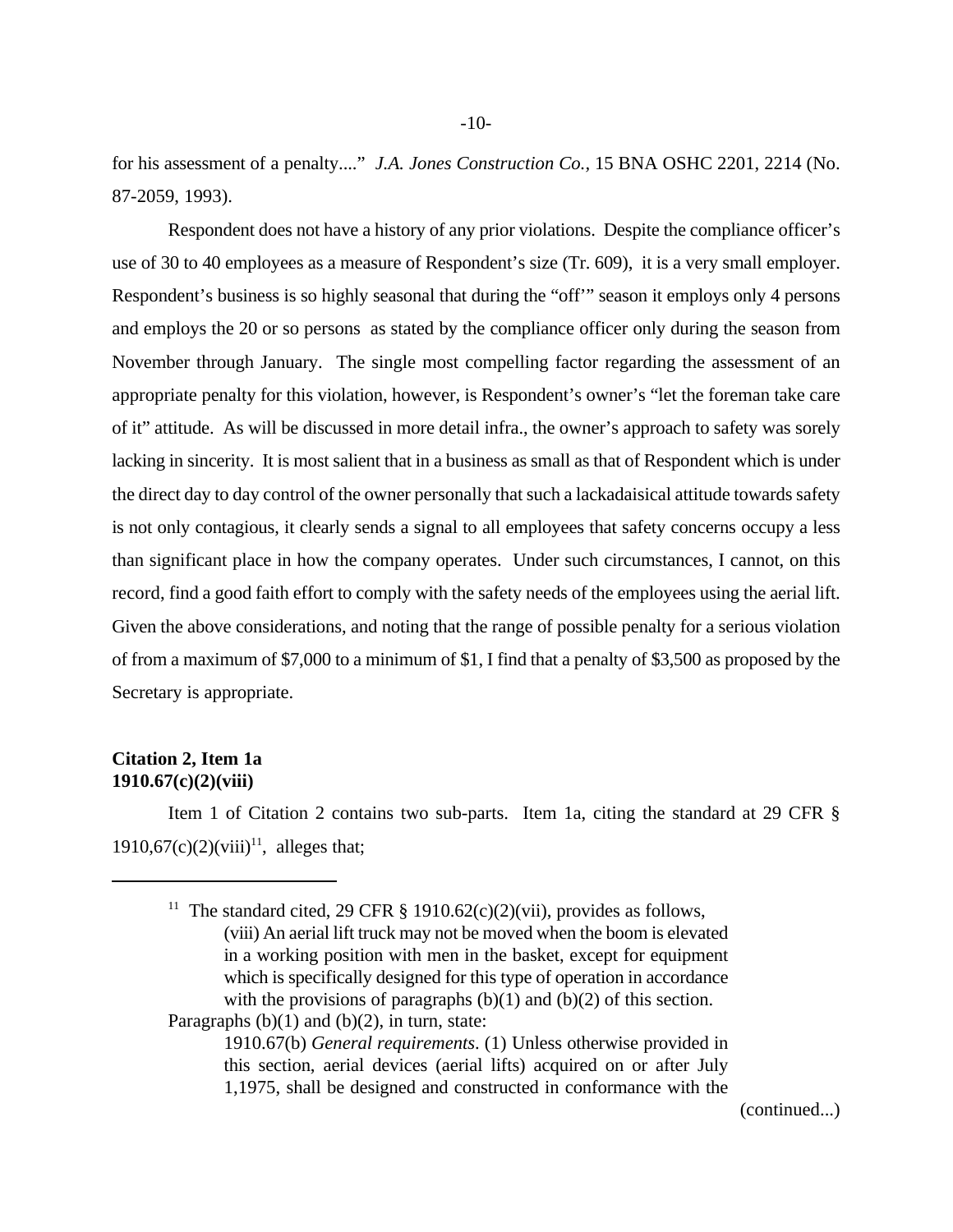[a]n aerial lift truck was moved when the boom was elevated in a working position with men in the basket: a) Keswick Avenue, Glenside, PA - An employee worked in the basket of a Versalift Model BV-24-G aerial lift mounted on a 1983 GMC truck, which was moved while the basket was elevated, exposing him to hazards of striking objects and/or falling from the basket, or about 11/25/95.

Because the most reasonable interpretation of the standard is one which considers the phrase "elevated in a working position" to mean any boom position other than the stored (stowed) or cradled position, and because Respondent did not fulfill its burden of proving an exception to the requirement because the equipment was "specifically designed for this type (mobile) of operation," the undisputed facts of the case demonstrate that there was a violation of the cited standard.

There is virtually no disagreement that at the time of the incident, the boom of the truck was not in the stored or stowed position, the truck was in motion, and there was a man in the bucket.

 $11$ (...continued)

applicable requirements of the American National Standard for"Vehicle Mounted Elevating and Rotating Work Platforms," ANSI A92.2 -1969, including appendix, which is incorporated by reference as specified in 1910.6. Aerial lifts acquired for use before July 1, 1975 which do not meet the requirements of ANSI A92.2 - 1969, may not be used after July 1, 1976, unless they shall have been modified so as to conform with the applicable design and construction requirements of ANSI A92.2 - 1969. Aerial devices include the following types of vehicle-mounted aerial devices used to elevate  $1910.67(b)(1)(I)$ personnel to jobsites above ground: (I) Extensible boom platforms, (ii) aerial ladders, (iii) articulating boom platforms, (iv) vertical towers, and (v) a combination of any of the above. Aerial equipment may be made of metal, wood, fiberglass reinforced plastic (FRP), or other material; may be powered or manually operated; and are deemed to be aerial lifts whether or not they are capable of rotating about a substantially vertical axis.

1910.67(b)(2)Aerial lifts may be "field modified" for uses other than those intended by the manufacturer, provided the modification has been certified in writing by the manufacturer or by any other equivalent entity, such as a nationally recognized testing laboratory, to be in conformity with all applicable provisions of ANSI A92.2 - 1969 and this section, and to be at least as safe as the equipment was before modification.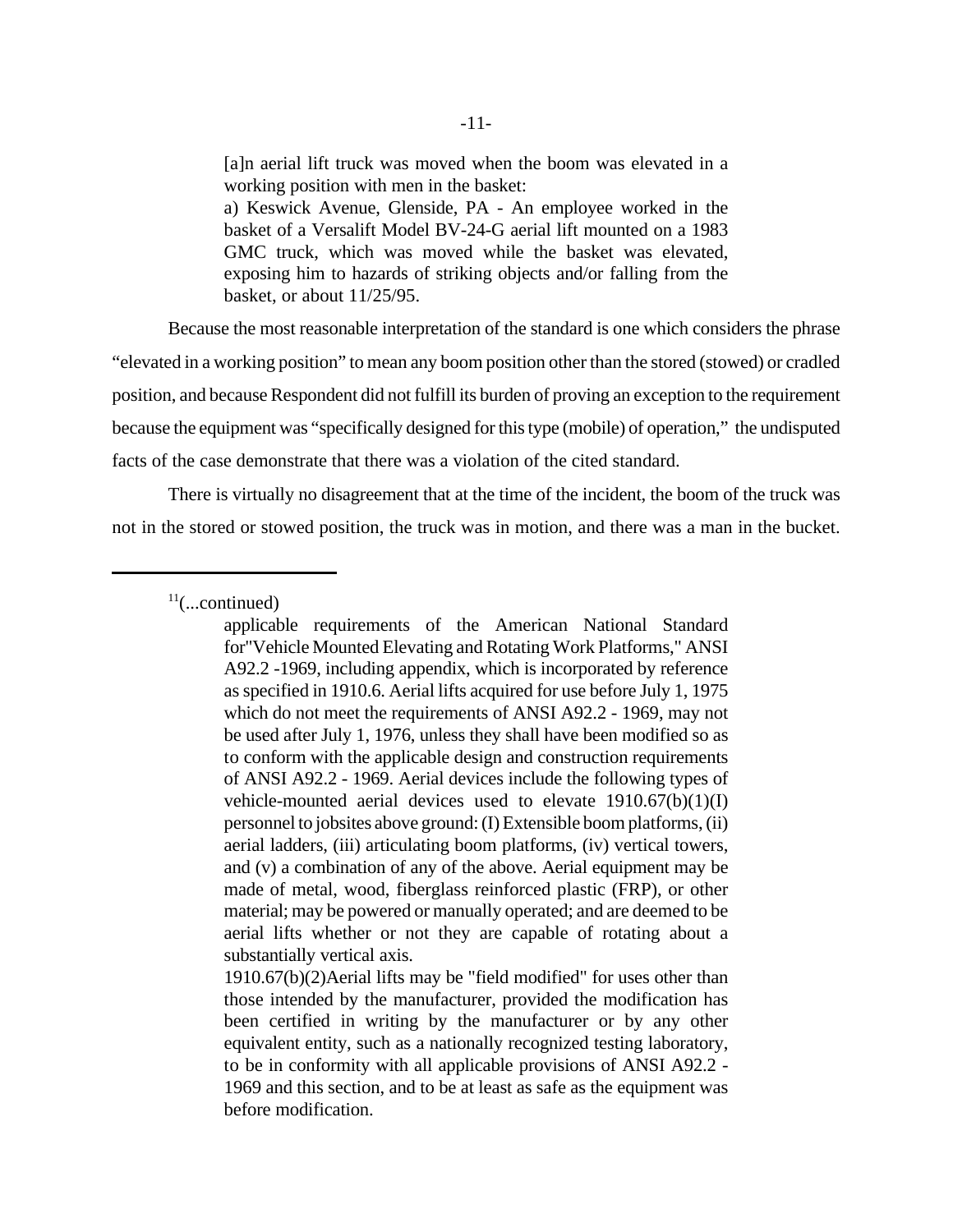There is also reliable, credible evidence that the aerial lift was used in the same or similar manner on other jobs, sometimes in the presence of the foreman, Mr. Tillman (Tr. 408) or in the presence of Mr. Bonafino (Tr. 378). These facts are sufficient for the Secretary's *prima facie* case.

Respondent's argument, essentially that "elevated in a working position" means a position from which work was actually performed, is rejected.

Respondent contends that the standard's prohibition against moving the vehicle with a person in the bucket while the bucket is in an "elevated working position" is so vague as to require an examination of industry custom and practice. One can reach this result only by a taking a strained and unreasonable interpretation of the phrase "elevated working position" which it apparently arrived at after the fatality.

The record contains many indications that Respondent's owner was well aware that his employees should not be in the bucket at any time when the truck was in motion. (GX-11, at p. 52, GX-6). Indeed, at the hearing, Mr. Bonafino testified that he was aware that there were "inherent dangers" in employees riding in the bucket of a moving truck regardless of the position of the bucket. (Tr. 1054). Mr. Bonafino also maintained that he had a "rule" that if an employee were "caught" riding the bucket he would be fired. (Tr. 1052-53). Mr. Bonafino apparently initially told the interviewing Compliance Officers that he had a work rule prohibiting riding in an elevated bucket and at one point said so in his testimony (GX-11, p. 16, 17-18, Tr . 1052). His foreman, Mr. Tillman, however, thought at one point that the "rule" was that employees could ride the bucket if it were halfway down. (GX-12, Pp. 15, 35). The operator's manual which Mr. Bonafino and Mr. Tillman both claim to have reviewed states clearly states: "STORE BOOMS BEFORE DRIVING TRUCK" and "WARNING: DO NOT DRIVE THE TRUCK UNLESS BOTH BOOMS ARE IN THE STOWED POSITION." (GX-6, Pp. 28, 32)(Original all capital case.) Respondent's expert, Mr. Merz, would have us believe that such warnings are ambiguous because somehow "drive" could refer to over-theroad or highway driving as opposed to slowly moving the truck from pole to pole or from one work location to another one which is close by ("mobile operations."). Based on the fact, as testified to by Mr. Merz, that some lift trucks are specifically designed for such "mobile operations," he maintained that the prohibitions in the manual for Respondent's truck which are printed in all capital letters and, in some cases, accompanied by illustrations, "apparently appl[y] to driving from work site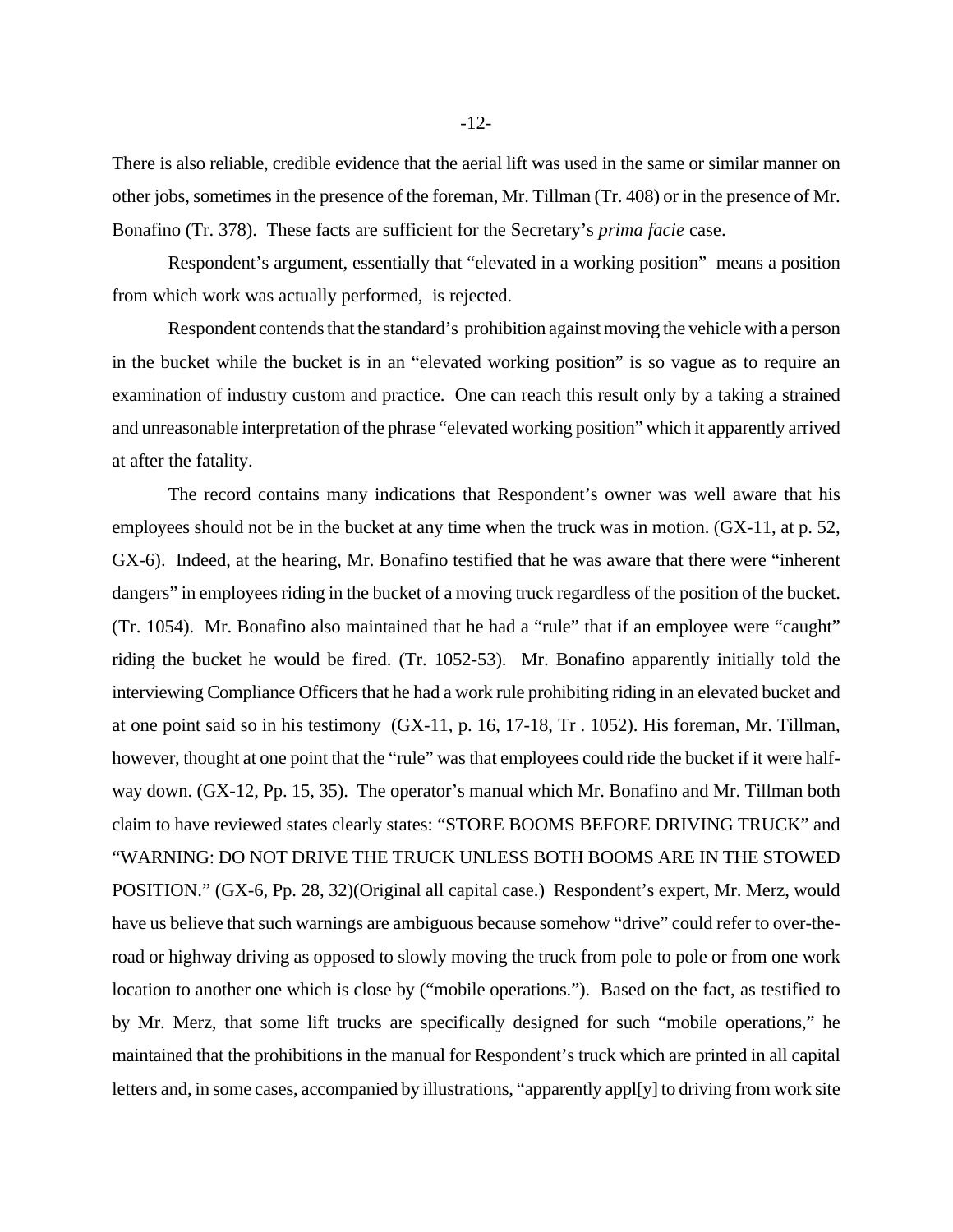to work site, and not for moving operations. It doesn't say moving operations." (Tr. 1000). As observed by Mr. Recard, "[t]he manual makes it very clear that this truck is not to be driven with the boom out of the cradled position." (Tr. 734).

I reject Mr. Merz's interpretation as strained, unreasonable and untenable in light of the plain, clear and unambiguous language in the manual. The manual's reference to "store" and "stow" cannot, without straining credulity, be read to mean left in any elevated position. Accordingly, I find that the reference in the standard to "elevated working position" means any position other than stored or stowed.

I also reject Respondent's claim that its aerial truck falls within the exemption contained in the standard.

In claiming that the aerial lift in question is exempt from the requirements of the standard, Respondent places the burden of proof on the wrong party. Further, its claim is without merit.

Where, as here, a party claims the benefit of an exception, it has the burden of proving that its claim comes within the exception. *Stanbest Inc*., 11 BNA OSHC 1222, 1226 (No. 76-4355, 1983). Thus, Respondent's assertion that

> because the regulation exempts 'specifically designed' equipment from its scope, the government must prove that, more likely than not, Design Decorator's aerial lift truck was not specifically designed for such operations.

(Respondent brief, p. 15) is rejected.

Respondent's expert, Mr. Merz, opined that the standard does not itself define what constitutes "specifically designed for mobile operations." He also testified that his inspection of the truck and aerial lift led him to determine that it was safe for mobile operations based upon his own analysis of its design, stability and strength (Tr. 947-48). Mr. Merz looked at several ANSI standards for similar equipment and consulted other users of aerial lifts as to the nature of their operations. According to Respondent, it was reasonable for Mr. Merz to reach the conclusion that Respondent's aerial lift was designed for mobile operations because he had determined that Respondent's aerial lift was safe for such operations, and he believed that there were no specific design requirements in the standard and there were no warnings in the manual prohibiting such operations. (Resp. brief, p16). Such reasoning is a *non-sequitur*. First, even if the lift could in fact withstand the strain of mobile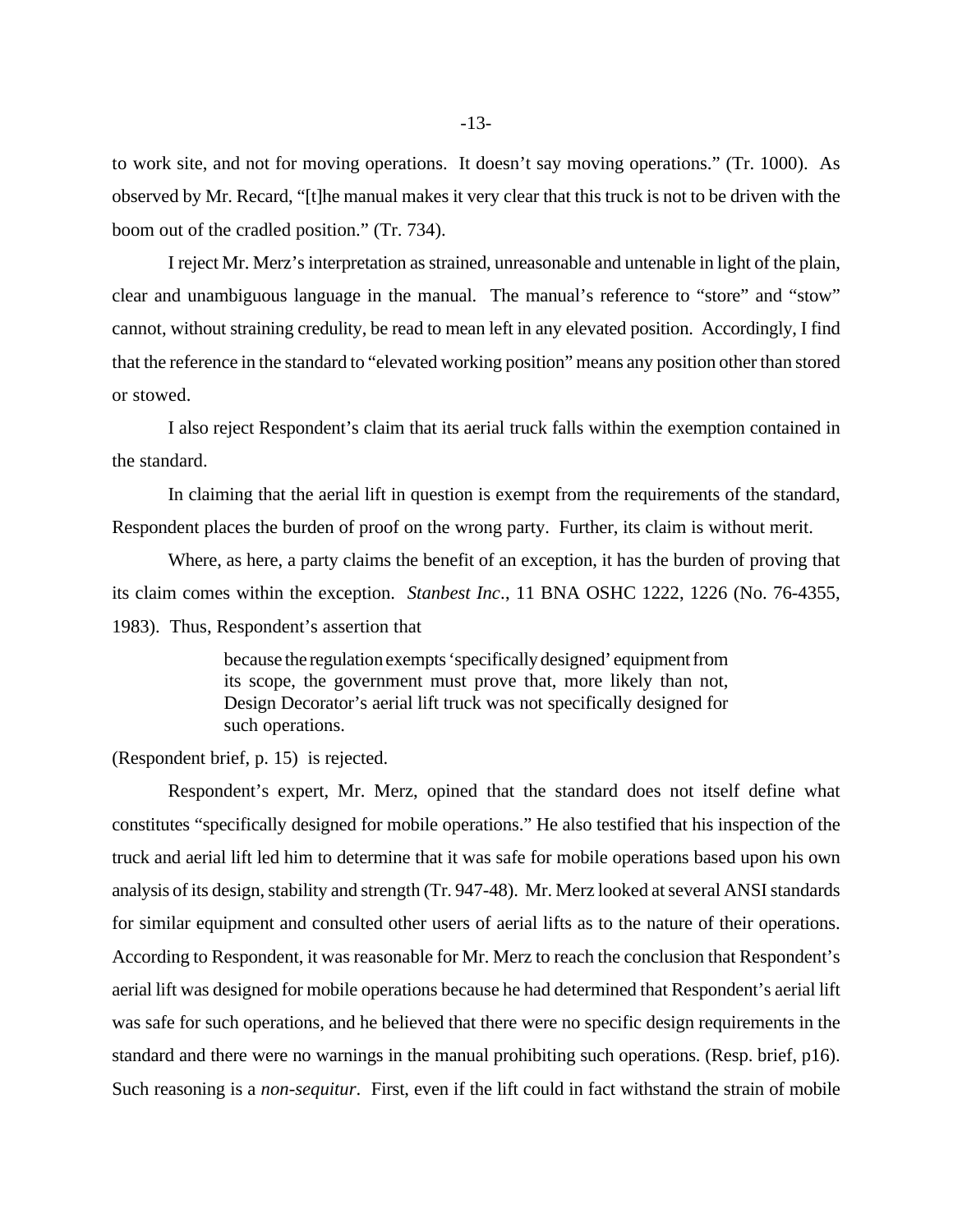operations does not necessarily mean that it was designed to do so. Second, the lack of specific design criteria in the standard says nothing about whether Respondent's machine was specifically designed for such operations. Third, as previously discussed, the unambiguous warnings in the machine's manual dispel any doubt as to whether the manufacturer of the machine itself thought it was appropriate to conduct mobile operations with its equipment.

Mr. Merz's testimony does not amount to proving by a preponderance of the evidence that Respondent's equipment was specifically designed for mobile operations. Respondent has thus not met its burden of proving its claim that the aerial lift came within the exception to the cited standard.

Moreover, a weighing of the conflicting expert opinions results in rejecting Respondent's position on the merits. The contrary conclusion of Mr. Recard is given far greater weight in light of the basis of his opinion. Mr. Recard's plain reading of the owner's manual, his comparison of this machine to others known to be designed for mobile use and his consideration of the opinion of the manufacturer of Respondent's machine (which Mr. Merz did not seek out) all provided a more sound and reasonable basis for his opinion.

Based on the above, I conclude that the cited standard prohibits moving the truck with the boom out of the cradled position if the basket is occupied by a person. I also conclude that Respondent was in violation of the cited standard.

The record shows that Respondent knew or reasonably should have known that its employees were moving the truck while men were in the bucket which, in turn, was not in a cradled position. Mr. Bonafino and Mr. Tillman admit that they knew such activities were taking place and there is reliable and credible evidence that Mr. Joey Bonafino and Mr. Tillman were present when it was done. (*e.g.,* Tr. 374-75, 381-82, 409-411.) For the reasons stated previously, I credit the testimony of these former employees and find as fact, that Respondent knew or reasonably should have known that the apparatus was being moved with employees in the bucket which had not been lowered all the way into the stored or stowed position.

Accordingly, I conclude that Respondent was in violation of the cited standard. Item 1a of citation 2, is AFFIRMED.

#### **Citation 2, Item 1b**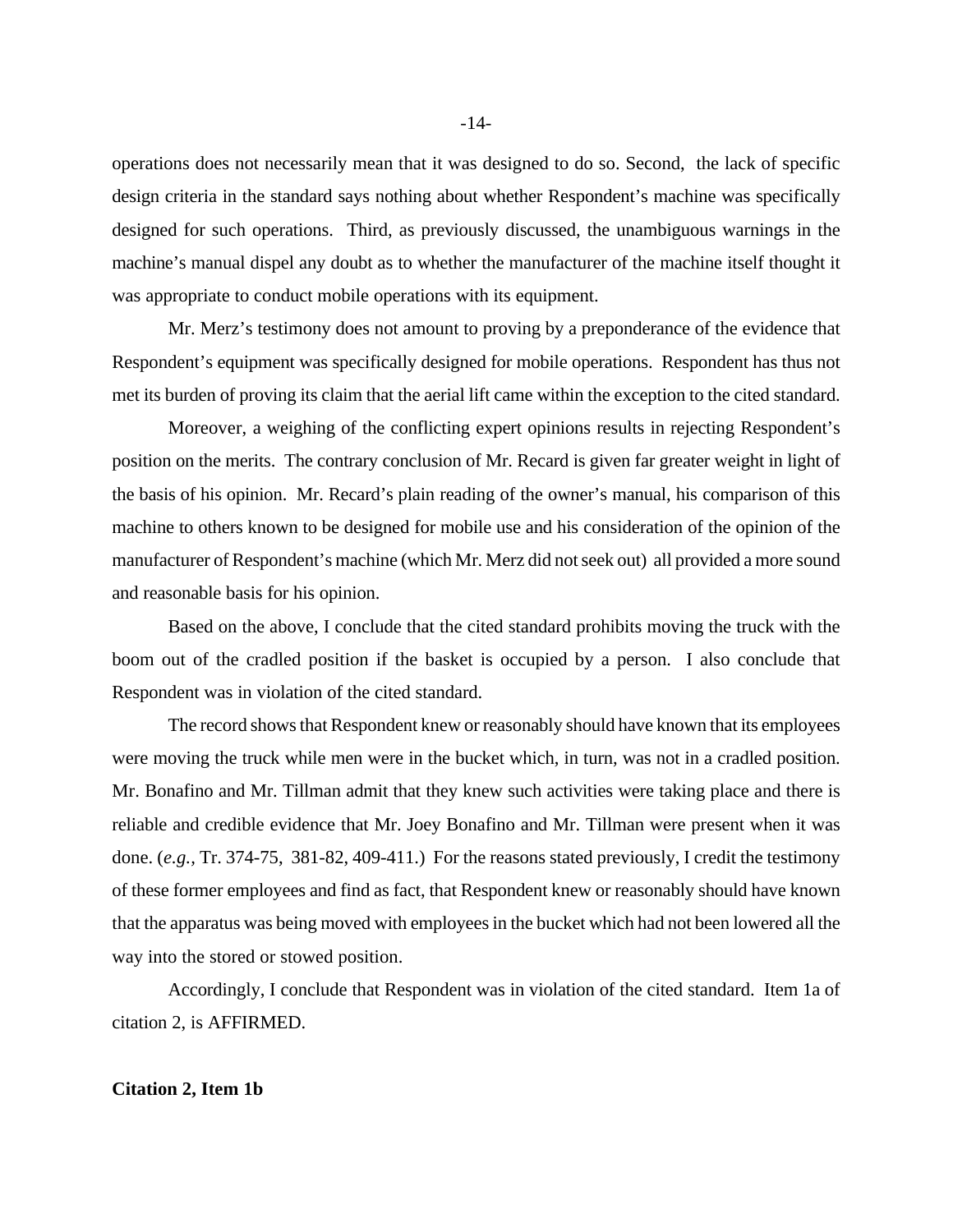#### **1910.67(c)(2)(xii)**

Item 1b of Citation No. 2 alleges a violation of 29 CFR § 1910.67(c)(2)(xii)<sup>12</sup>, in that;

Before moving an aerial lift for travel, the boom was not inspected to see that it was properly cradled:

a) Keswick Avenue, Glenside, PA - An employee worked in the basket of a Versalift Model BV-24-G aerial lift mounted on a 1983 GMC truck, which was moved while the basket was elevated, exposing him to hazards of striking objects and/or falling from the basket, on or about 11/25/95.

While cited as a separate sub-item, I conclude that this alleged violation is encompassed within

and is an integral part of Item 1a. It is thus redundant. As such it is dismissed.

### **Citation 2, Item 2 1910.67(c)(2)(v)**

The Item 2 of Citation No.2 alleges a violation of 29 CFR  $\S$  1910.67(c)(2)(v), as follows:

A body belt was not worn with a lanyard attached to the boom or basket when working from an aerial lift:

a) Keswick Avenue, Glenside, PA - No safety belt or lanyard was provided or worn by employee(s) working from the basket of an aerial lift, exposing them to the hazard of falling or being thrown from the basket, on or about 11/25/95.

The cited standard states, " (v) A body belt shall be worn and a lanyard attached to the boom or basket when working from an aerial lift."

While there is conflicting evidence as to whether Respondent "made available" a standard safety belt, there is clear and convincing evidence that employees of Respondent did, in fact, work from the bucket without being secured by a body belt.(Resp. brief, p.3; Tr. 376-377, 385, 410). In addition, Respondent's knowledge that employees worked from the bucket without using a safety belt

<sup>12</sup> The cited standard, 29 CFR  $\S$  1926.679(c)(2)(xii), states: (xii) Before moving an aerial lift for travel, the boom(s) shall be inspected to see that it is properly cradled and outriggers are in stowed position, except as provided in paragraph  $(c)(2)(viii)$  of this section.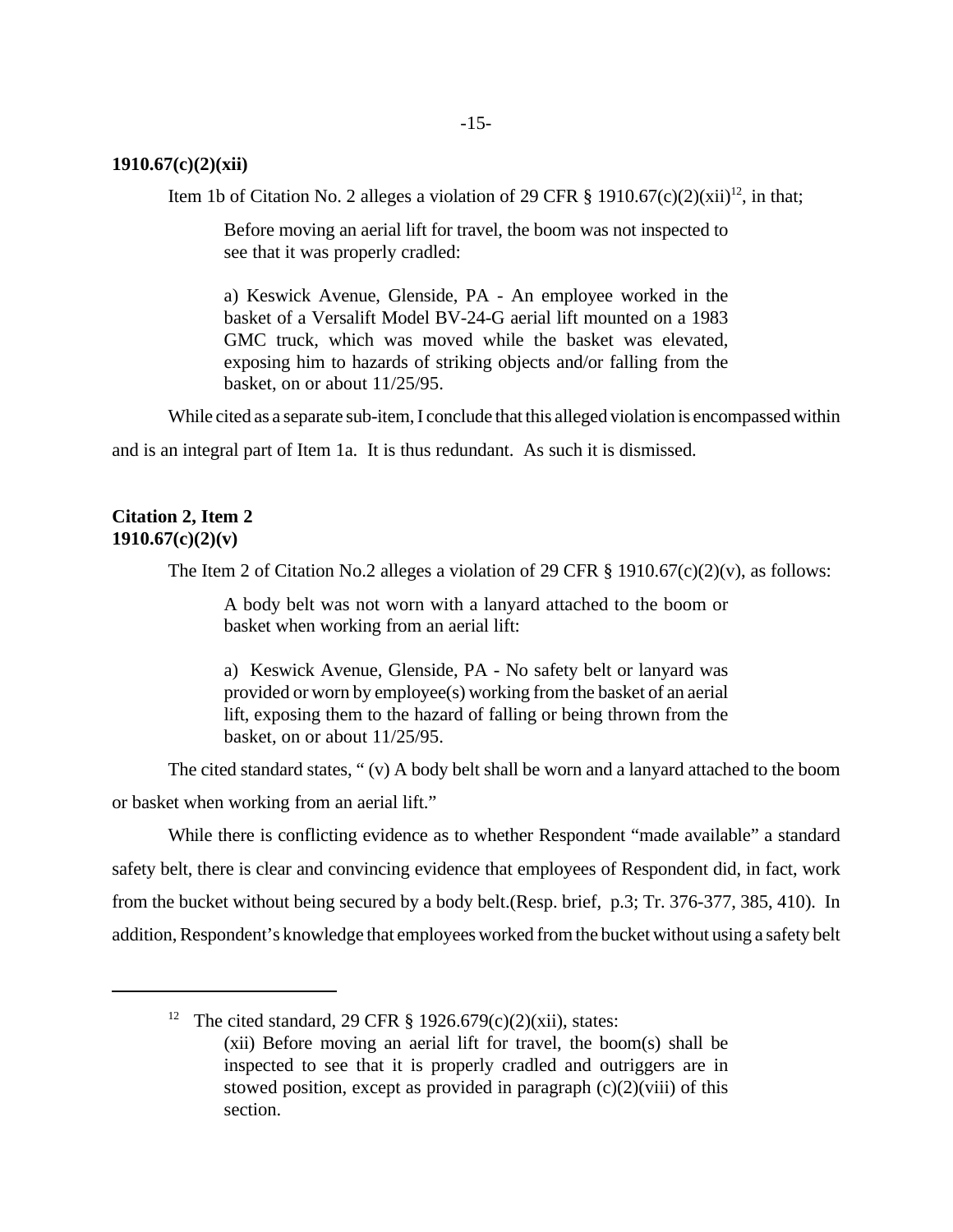is established by Mr. Bonafino's statements (Tr. 1059) and Mr. Tillman's concession that he knew that when he was not present "guys have a tendency not to use it."  $(GX-12, Pp. 19-20)^{13}$ . On the above facts, a *prima facie* case for a violation has been made out.

Much time and effort was devoted at the hearing regarding Respondent's claim that a safety belt came with the truck when it was purchased and that the belt was available or at least in a compartment on the truck at virtually all relevant times. Respondent seeks to establish that employees operating the aerial lift without using a safety belt were engaged in unpreventable employee misconduct.

The unpreventable employee misconduct defense has long been recognized by the Commission. *Jensen Construction Co*., 7 BNA OSHC 1477, 1479 (No. 76-1538, 1979); accord *Brock v. L.E. Myers*, 818 F.2d 270, 276 (6th Cir. 1987), cert. denied, 484 U.S. 989 (1987). Its elements were clearly stated by the United States Court of Appeals for the First Circuit as follows;

> The OSH Act requires that an employer do everything reasonably within its power to ensure that its personnel do not violate safety standards. But if an employer lives up to that billing and an employee nonetheless fails to use proper equipment or otherwise ignores firmly established safety measures, it seems unfair to hold the employer liable. To address this dilemma, both OSHRC and the courts have recognized the availability of the UEM defense.

> The contours of the UEM defense are relatively well defined. To reach safe harbor, an employer must demonstrate that it (1) established a work rule to prevent the reckless behavior and/or unsafe condition from occurring, (2) adequately communicated the rule to its employees, (3) took steps to discover incidents of noncompliance, and (4) effectively enforced the rule whenever employees transgressed it. See *New York State Elec. & Gas Corp. v. Secretary of Labor*, 88 F.3d 98, 105 (2d Cir.1996); *General Dynamics*, 599 F.2d at 458-59; *Jensen Constr. Co*., 7 O.S.H. Cas. (BNA) 1477, 1479 (1979). The employer must shoulder the burden of proving all four elements of the UEM defense. See *Brock v. L.E. Myers Co.*, 818 F.2d 1270, 1276 (6th Cir.1987); *General Dynamics*, 599 F.2d at 459. Sustaining this

 $13$  I credit Mr. Tillman's statement at deposition over his contradictory statement at the hearing. (Tr. 848). The deposition was closer in time to the events in question and there is more likelihood that he was being truthful in the less dramatic circumstances of a deposition as compared to testifying in court. In addition, at the time of the deposition, there had been considerably less time and opportunity to plan and discuss a line of defense for Respondent.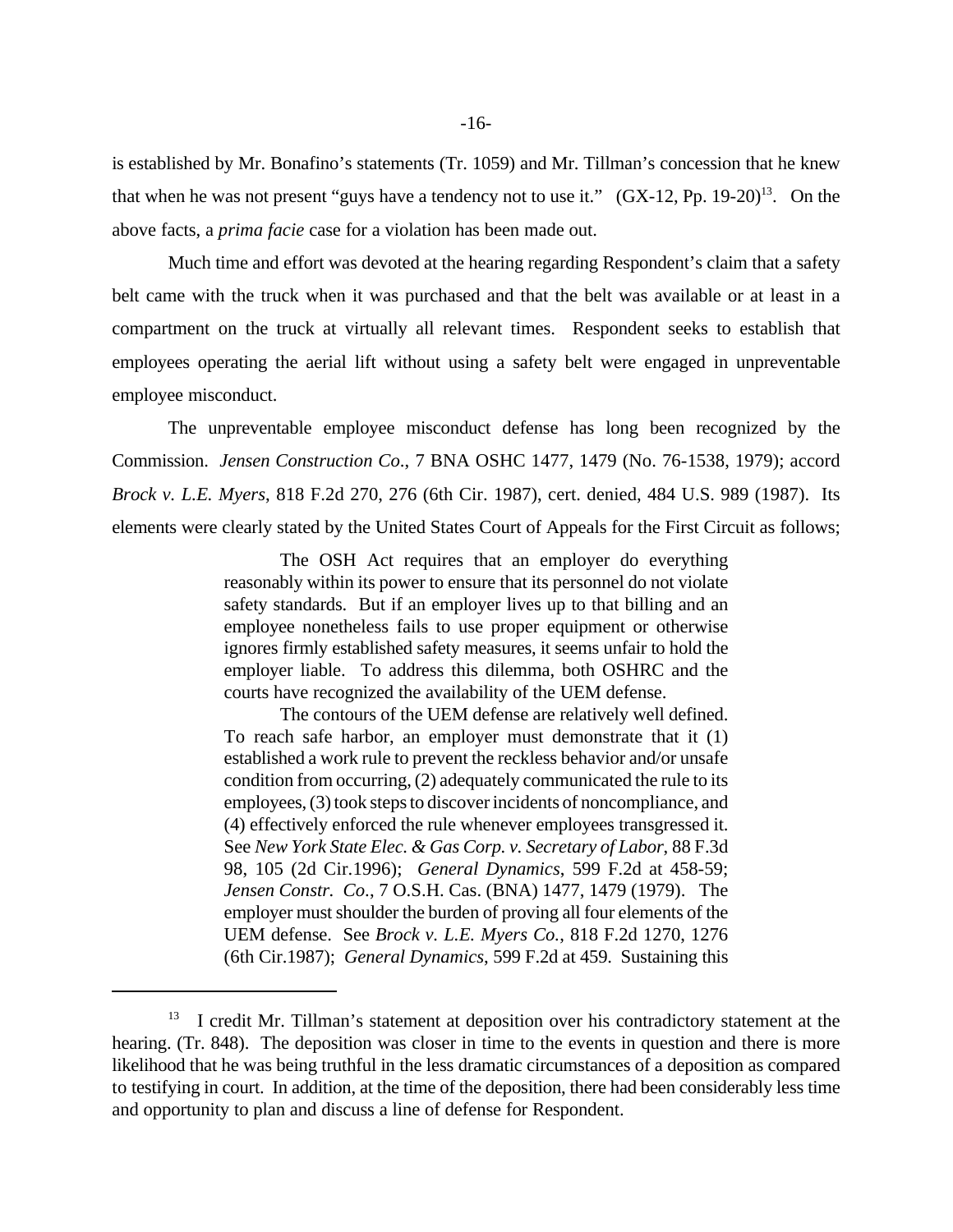burden requires more than pious platitudes: "an employer must do all it feasibly can to prevent foreseeable hazards, including dangerous conduct by its employees." *General Dynamics*, 599 F.2d at 458; accord *H.B. Zachry Co. v. OSHRC*, 638 F.2d 812, 818 (5th Cir.1981).

\* \* \*

Even if an employer establishes work rules and communicates them to its employees, the defense of unpreventable employee misconduct cannot be sustained unless the employer also proves that it insists upon compliance with the rules and regularly enforces them. See *Centex-Rooney Constr. Co.,* 16 O.S.H. CAS. (BNA) 2127, 2130 (1994).

*P. Gioioso & Sons, Inc.,* \_\_\_ F.3d \_\_\_ (No. 96-1807, 1st Cir., June 13, 1997), *slip op., p. 9 (footnotes omitted.) [1997 WL 309916]*

Respondent's assertion that it had a work rule that belts were to be used need not be resolved in light of the clear testimony that to the degree that such a "rule" existed, Respondent's management did virtually nothing to discover incidents of non-compliance with the rule or to enforce the rule. Mr. Salvatore Bonafino and Mr. Tillman both stood pat on their positions that they had heard that employees were not using the belt but that they could do nothing about because they could never catch the employees in the dangerous act. In light of all of the testimony as to Mr. Bonafino's and Mr. Tillman's presence at work sites, this contention is clearly not meritorious. Mr. Bonafino also testified that he never fired anyone for not wearing a safety belt because he never had "proof." (Tr.  $1060-61$ ).<sup>14</sup>

On this record as a whole, I find that there was no earnest effort on the part of either Mr. Bonafino or Mr. Tillman to discover violations of the supposed work rule or to effectively enforce it. Such acquiescence by supervisory personnel is strong evidence that an employer's safety program is lax. Even if Respondent had supplied a belt and the belt was, at all times, in the bucket or easily accessible in a compartment on the truck, Respondent would not prevail on this defense because it failed to take any action in the face of actual or rumored or general employee knowledge of non-use

 $14$  Mr. Bonafino's claim to have fired an employee for his improper use of the aerial lift does not withstand close scrutiny. The "firing" lasted a few days at most after which the employee was rehired, albeit, at an hourly salary one dollar less than before. (Tr. 1027-28). The employee received a bonus at the end of that season (Tr. 1032).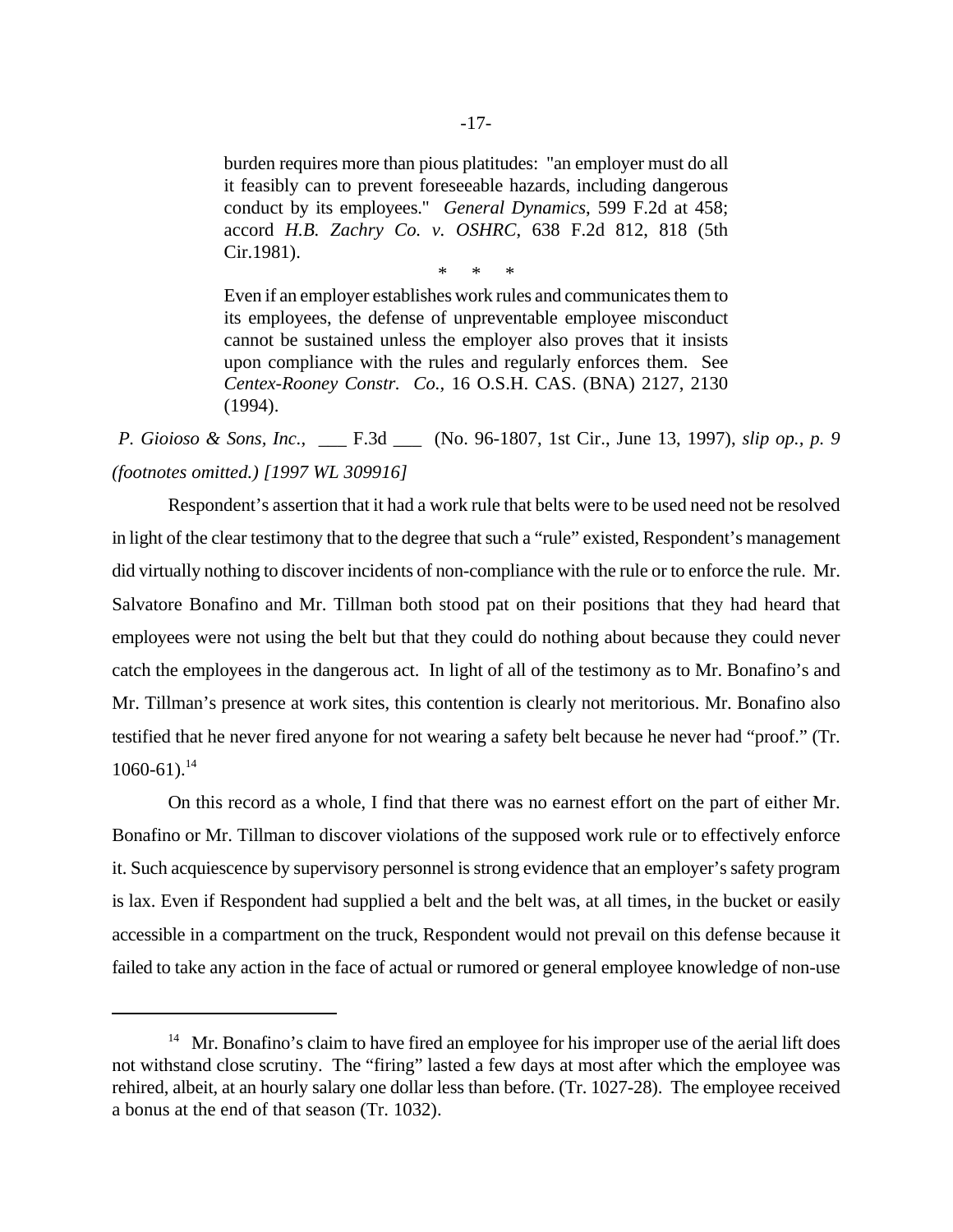of the belt<sup>15</sup>. Respondent has thus failed to make out the affirmative defense of unpreventable employee misconduct.<sup>16</sup>

The subject of unpreventable employee misconduct cannot be left without comment on Respondent's raising the possibility of drug or alcohol use by either or both of the employees involved in the accident. A great deal of time, effort and expense was expended in investigating and bringing to trial the issue of possible drug use. The issue is only marginally relevant. Moreover, Respondent makes no such arguments in its post hearing brief, and has thus. abandoned the claim.<sup>17</sup>

Even if Respondent could show that the driver of the truck was under the influence of cannabis at the time of the accident, it would have, at most, established the likely cause of the accident and perhaps demonstrated that the particular episode was the product of employee misconduct. In light of the extended and consistent course of conduct of Mr. Bonafino and Mr. Tillman in disregarding employee safety, however, one night's employee misconduct would not be found to have been unpreventable within the meaning of the affirmative defense.

 Were it necessary to arrive at a factual determination as to the state of the truck driver on the night of the fatality, I would find on the evidence on this record that he was not under the influence of cannabis or any other drug at the time of the incident. Two well qualified expert witnesses, Dr. George Jackson and Dr. Sunil Kumar Niyogi, disagreed as to whether the post-incident

<sup>&</sup>lt;sup>15</sup> In this regard, were I called upon to determine as fact whether the belt was generally on the truck and available to employees I would find that it was not. I would accord more credibility and weight to the testimony of Mr. Maryanski and Thompson that they knew of no belt on the truck as well as the police search of the truck two days after the incident (even though Respondent seeks to question the thoroughness and validity of the search.) . In sum, I would reject Mr. Bonafino's and Mr. Tillman's claims on credibility grounds.

<sup>&</sup>lt;sup>16</sup> Respondent merely mentions the infeasibleness and greater hazard affirmative defenses in its post-hearing briefs. It presents little or no rationale, argument or evidence in support of either defense. Even if, as Respondent claims, having the employee get out of the bucket while the truck is moved from lamp post to lamp post would increase costs, slow the operation down, and add physical exertion, neither defense has been made out. The claims are rejected.

 $17$  If anything, Mr. Tillman's statement that on one occasion when he suspected that the driver was under the influence of drugs, he merely moved him to an "inside job'" but did not discipline him or report the incident the Mr. Bonafino (Tr. 865-66) reinforces the conclusions reached elsewhere regarding the paucity of safety enforcement and the indifference to employee safety.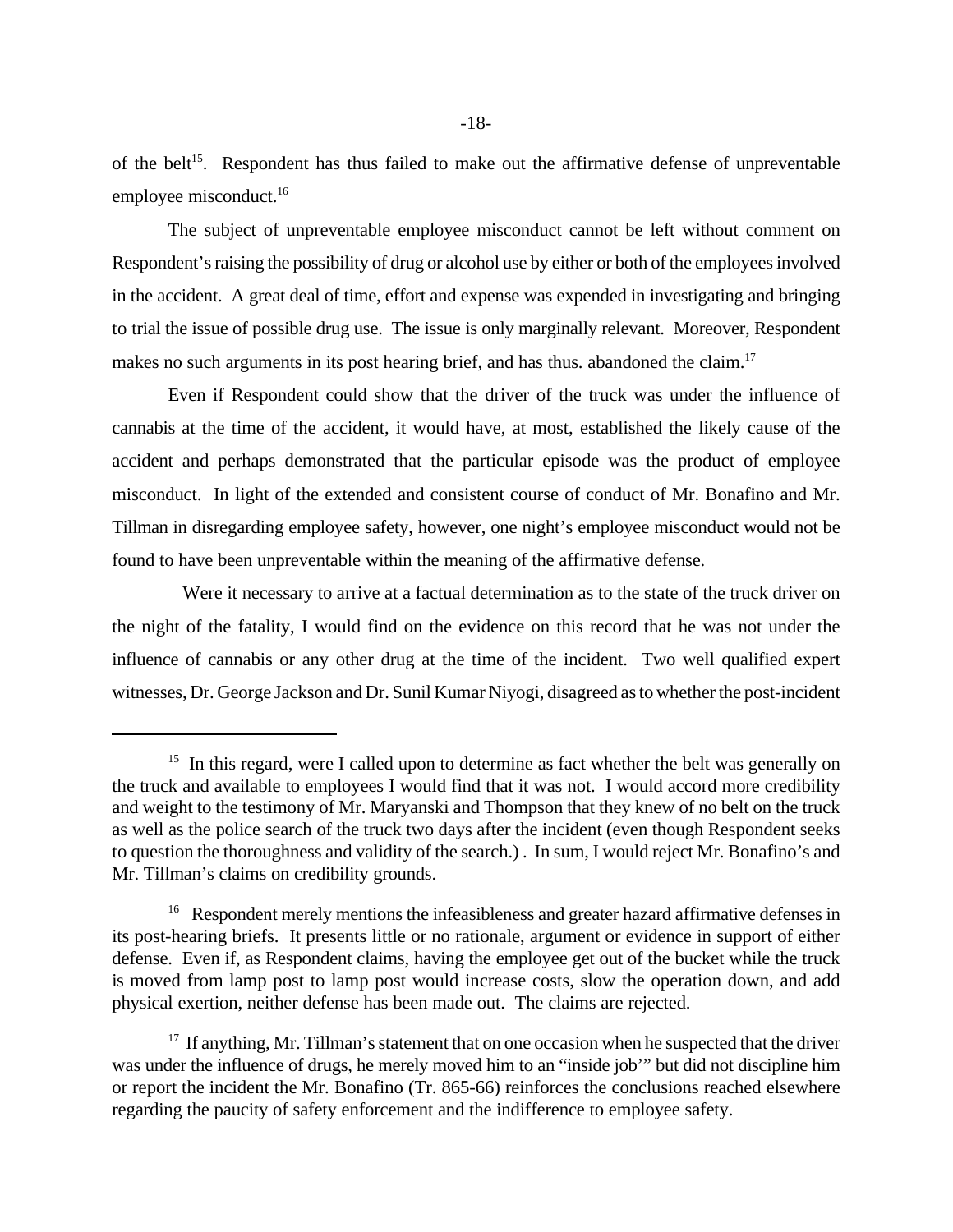blood tests of the truck driver <sup>18</sup> demonstrated that he was under a drug induced impairment at the time of the fatality. Both experts presented scientifically based conclusions, essentially representing two opposing schools of thought, both of which are accepted in their field of expertise. (Tr. 465). Thus I would reject neither expert's testimony. I would, however, accord more probative weight to that of Dr. Jackson because his conclusion that the blood tests did not provide a reliable indication that the driver was impaired at the time of the incident is more consistent with the testimony of the investigating police officers who were at the scene and reported nothing in the driver's behavior that they considered to demonstrate intoxication or functional impairment nor was he charged with any such driving violation. (Tr. 22-23, 26-27, 69-70, 78-79, 259-260).

Accordingly, Item 2 of Citation 2 is AFFIRMED.

#### **Willfulness of Violations Alleged in Citation 2**.

The Secretary alleges that the violations alleged in Citation 2 were willful.

A willful violation is committed voluntarily with either an intentional disregard for the requirements of the Act or with plain indifference to employee safety. *A.C. Dellovade,Inc*., 13 BNA 0SHRC 1019 (1987); *Asbestos Textile Co*., 12 BNA OSHC 1062, 1063 (No. 79-3831, 1984). A willful violation is differentiated from a non-willful violation by a heightened awareness that can be considered a conscious disregard or plain indifference to the standard, i.e., *General Motors Corp*., *Electro-Motive Div.*, 14 BNA OSHC 2064, 2068 (No. 82-630, 1991) (consolidated); *Williams Enterprises Inc.*, 13 BNA 0SHRC at 1256-57. The test for willfulness describes misconduct that is more than negligent but less than malicious or committed with specific intent to violate the Act or a standard. *Georgia Electric Co*., 595 F.2d 309, 318-319 (5th Cir. 1979); *Ensign - Bickford Co. v. OSHRC,* 717 F.2d 1419, 1422-23 (D.C. Cir. 1983).

The single most telling aspect of the nature of the alleged violations in this case is that each of the violations generated hazards of which both Mr. Bonafino and Mr Tillman were clearly aware. They both acknowledged that they knew that riding in an elevated bucket and working from the bucket without using a properly installed safety belt were hazardous. Nonetheless, as previously

 $18$  The blood tests revealed the presence of 15 nanograms per deciliter of 9-carboxy-THC, considered a positive for the presence of cannabinoids, (Tr. 327-28).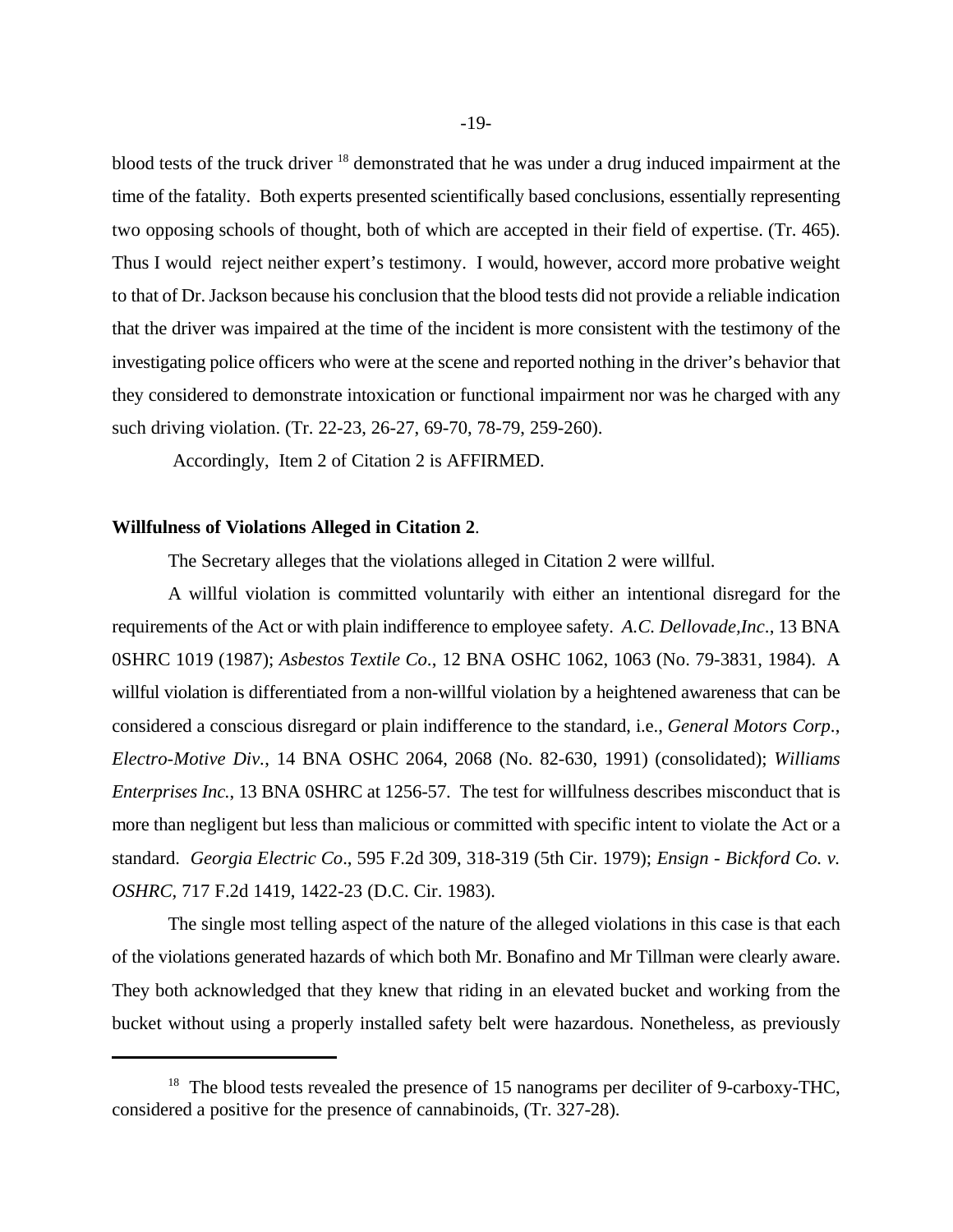discussed, both turned their heads the other way in the face of actual instances of occurring in front of them. Both did nothing to gain further information for the purpose of alleviating the hazardous conduct despite persistent rumors of such conduct. Such actual awareness of hazardous conditions along with their failure as supervisors to correct or eliminate them demonstrates plain indifference for the purposes of willfulness. *A. Schonbek & Co. v. Donavan,* 646 F.2d 799, 800 (2nd Cir. 1981).

This is not a case of misfeasance but rather non-feasance. Mr. Bonafino tried to wash his hands of all responsibility. He agreed that he personally took no action to enforce the use of safety belts, saying "I depend on Shawn Tillman for that." (Tr. 1062). Despite his awareness of "rumors" that employees were not wearing the belts as required (Tr. 1060), Mr. Bonafino made no inquires at all, of either the employees or Mr. Tillman. Mr. Bonafino essentially ignored the situation because enforcement of safety rules was Mr. Tillman's job. (Tr 1063-63). Both Mr. Bonafino and Mr. Tillman consciously chose to take no action in the face of knowledge that their employees were "violating" safety rules and common sense and thus exposing themselves to dangers they need not have faced. Such inaction constitutes a clear indifference or reckless disregard for employee safety and demonstrates a greater degree of culpability than mere knowledge of a hazardous condition existing. Conscious, voluntary inaction is as willful as deliberate action. The record in this case lacks any reliable evidence that Respondent made a good faith effort to comply with the Act. On these bases, the violations are willful within the meaning of the Act.

In light of the penalty factors previously considered, especially Respondent's small size and the small number of employees exposed to the violations (4), and the fact that the range of possible penalty for each willful violation is from \$5,000 minimum to \$70,000 maximum under § 17(a) of the Act, 29 C.F.R. § 662, the amount proposed by the Secretary, \$35,000 for each violation, amounting to one-half of the allowable maximum, is too high. A penalty of \$10,000 for each violation is more appropriate.

Accordingly, Items 1a and 2 of Citation 2 are AFFIRMED as willful violations of the Act and a penalty of \$10,000 is assessed for each violation.

-20-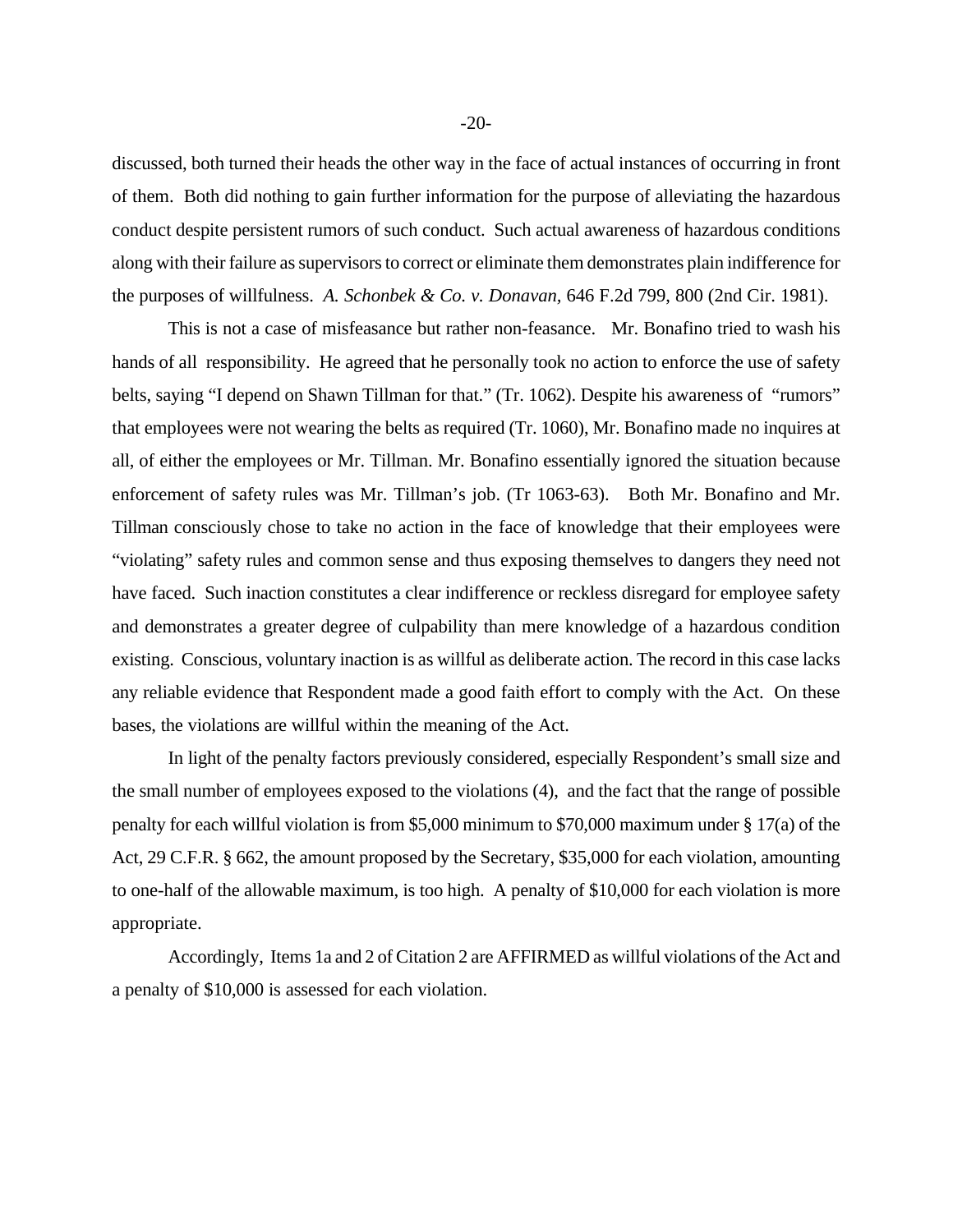## *FINDINGS OF FACT*

All findings of fact necessary for a determination of all relevant issues have been made above. Fed. R. Civ. P. 52(a). All proposed findings of fact and conclusions of law inconsistent with this decision are hereby denied.

## *CONCLUSIONS OF LAW*

1. Respondent was, at all times pertinent hereto, an employer within the meaning of section 3(5) of the Occupational Safety and Health Act of 1970, 29 U. S. C. § § 651 - 678 (1970).

2. The Occupational Safety and Health Review Commission has jurisdiction over the parties and the subject matter.

3. Respondent was in violation of  $\S$  5(a)(2) of the Act in that it failed to comply with the standard at 29 C.F.R.  $\S$  1910.67(c)(2)(ii), as alleged in Citation 1, Item 1.

4. The violation above was serious within the meaning of  $\S 17(b)$  of the Act for which a penalty of \$3,500 is appropriate.

5. Respondent was in violation of  $\S$  5(a)(2) of the Act in that is failed to comply with the standards at 29 C.F.R. § § 1910.67(c)(2)(viii) and  $67(c)(2)(v)$ , as alleged in Citation 2, Items 1a and 2.

6. The violations above were willful within the meaning of  $\S 17(a)$  of the Act for which a civil penalty of \$10,000 each is appropriate.

7. Pursuant to Respondent's withdraw of its notice of contest, Respondent was in violation of § 5(a)(2) of the Act in that it failed to comply with 29 C.F.R. § 1904.8 as alleged in Citation 3, Item 1.

8. The violation above was other-than-serious for which a civil penalty of \$2,500 is appropriate.